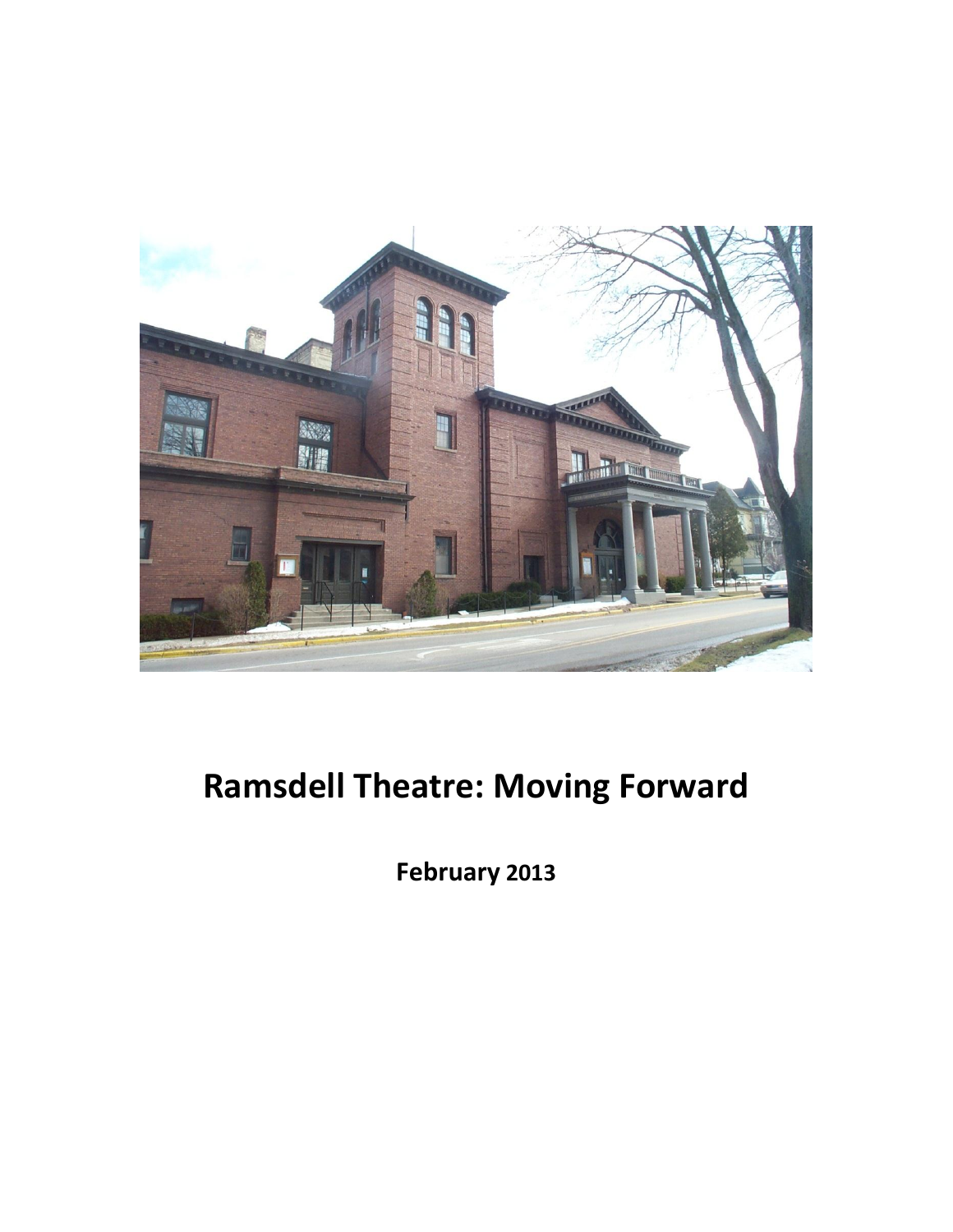February, 2013

Mayor Colleen Kenny: Members of City Council:

On behalf of the Ramsdell Theatre Civic & Cultural Center Board, we respectfully submit for your review a comprehensive evaluation of the Ramsdell Theatre. It is our hope that the final outcome of this review is to put the Ramsdell Theatre on a sustainable path for the long term.

The Ramsdell is an irreplaceable asset for all of the Manistee area and we endeavor to provide it every opportunity to succeed and prosper.

Thank you for your ongoing support.

Sincerely,

Nancy Lyon, President **Edward Bradford, Treasurer** Ramsdell Governing Authority Ramsdell Governing Authority

\_\_\_\_\_\_\_\_\_\_\_\_\_\_\_\_\_\_\_\_\_\_\_\_\_\_\_\_\_

Nancy Lyon Edward Bradford

Chief Financial Officer City of Manistee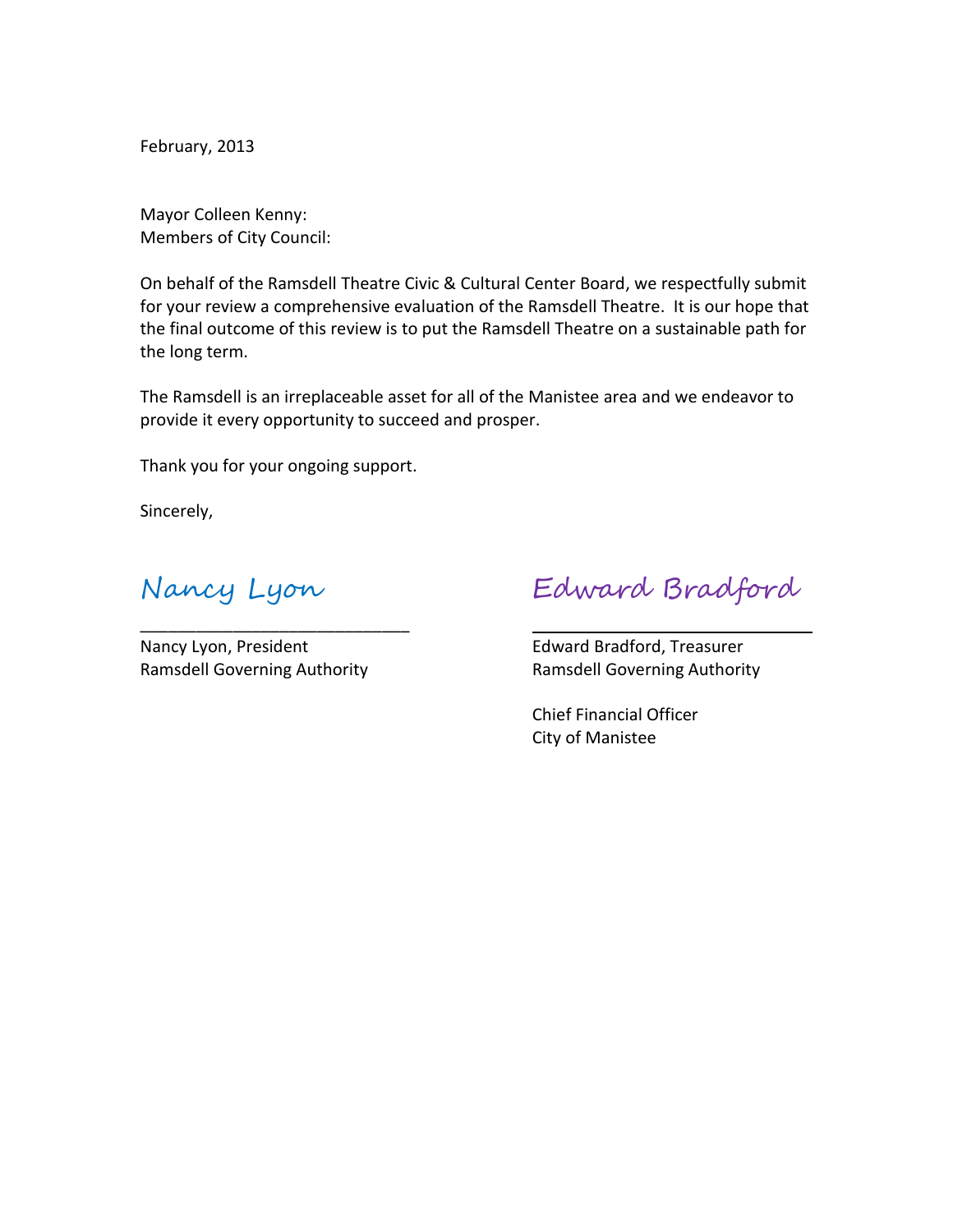# **Table of Contents**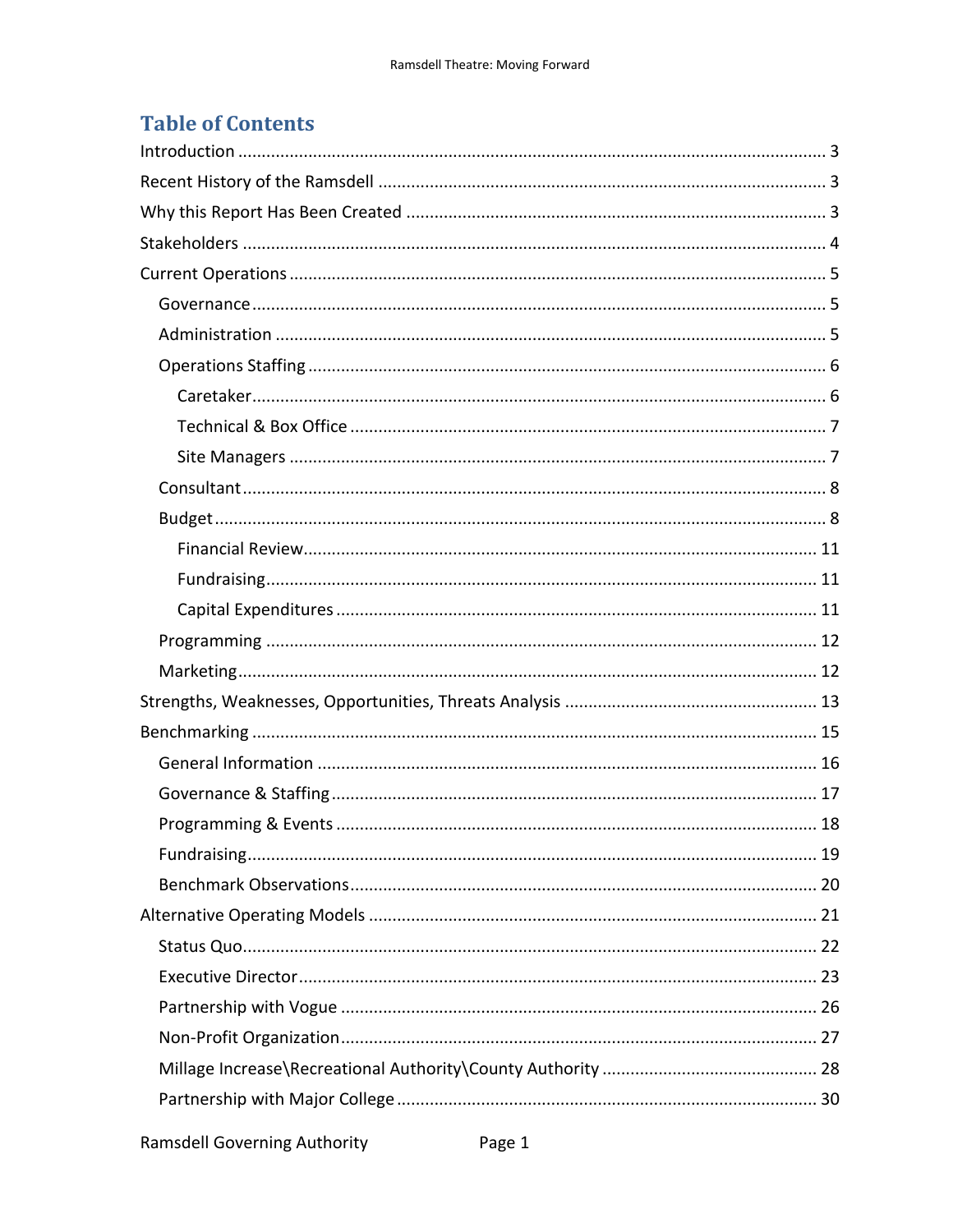#### Ramsdell Theatre: Moving Forward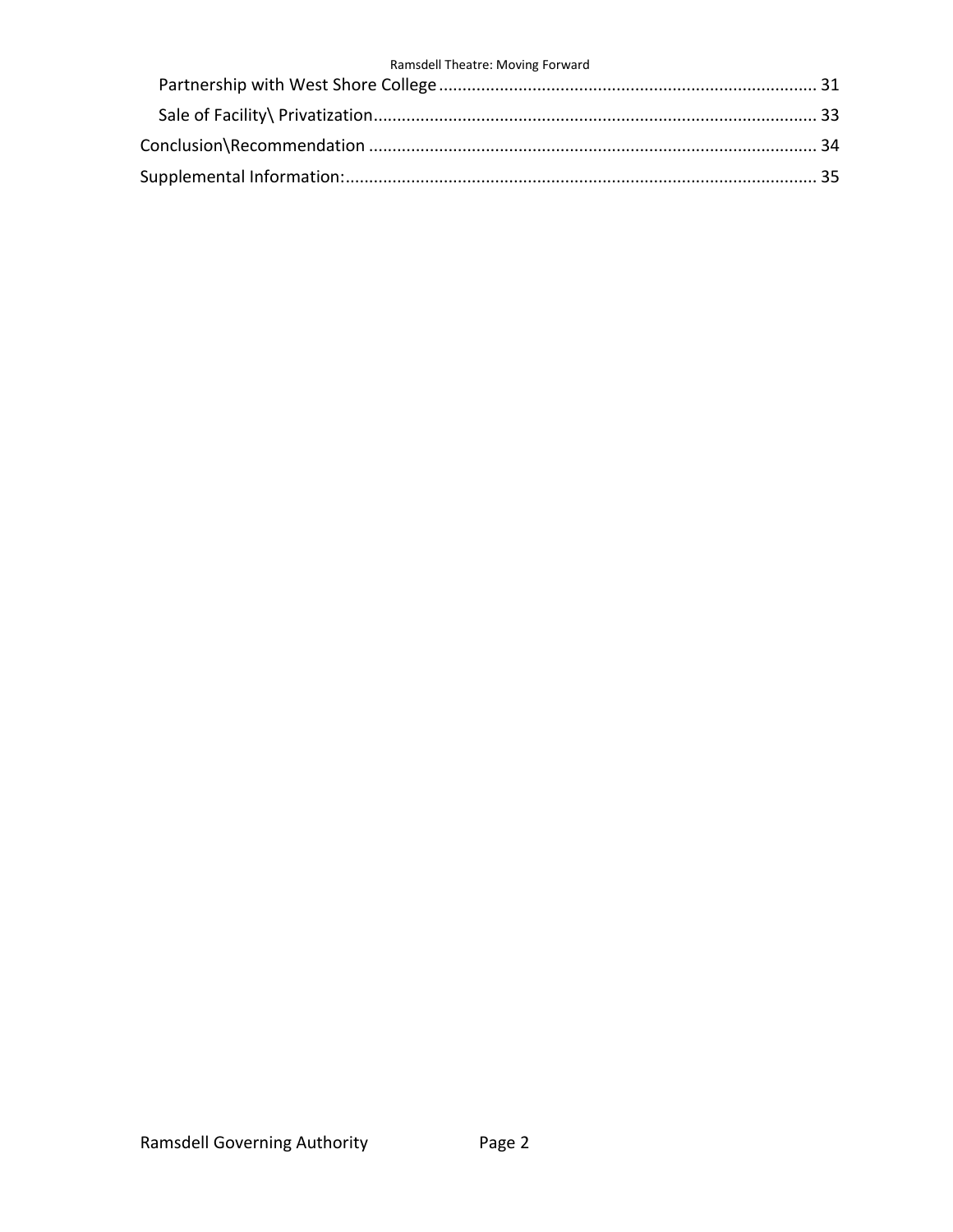### <span id="page-4-0"></span>**Introduction**

The purpose of this report is to research and document the various options for operating and managing the Ramsdell Theatre (Ramsdell). The information presented is an objective look at avenues that are available to the City and Ramsdell Theatre Civic & Cultural Center Board (Ramsdell Governing Authority "RGA") moving forward. Unlike other whitepapers the City has recently undertaken, this report makes concrete recommendations for a path to move the Ramsdell towards sustainability. The simple reason for this is that the City has enough experience operating the Ramsdell to know what works and what is not working, and there is ample evidence that theatres such as ours share some common threads that enable success.

### <span id="page-4-1"></span>**Recent History of the Ramsdell**

The City acquired ownership of the Ramsdell from the Rotary in 1953. In 1990, the Ramsdell Theatre Restoration Project (RTRP) was created to serve as a vehicle to restore the Ramsdell, which had fallen into great disrepair. Over the next fifteen years, this group raised around \$4,000,000 in private and public dollars to primarily restore the interior of the theatre to its former glory. At the same time the restoration was progressing, the City was leasing the building to the Manistee Civic Players (MCP) under an arrangement that allowed them to manage the entire facility, with the City retaining responsibility for the building's infrastructure and exterior. The MCP managed the building under this arrangement from 1974 to 2007. In early to mid-2000, it was becoming clear that the MCP lacked the financial resources to continue managing and operating the building effectively. They approached the City in 2004 to explore a different operating model, so they could focus on their productions.

The outcome of these discussions was the adoption Chapter 253 of the Codified Ordinances creating the Ramsdell Theatre Civic and Cultural Center Governing Board in November of 2005. This ordinance provides for the ongoing management and operations of the Ramsdell by the City. The City has been actively operating and managing the Ramsdell thru the RGA since the summer of 2007. Since that time, it has invested over \$500,000 for operations and \$2,000,000 for capital expenditures.

# <span id="page-4-2"></span>**Why this Report Has Been Created**

As is typical in most communities across Michigan (and the rest of the country too), budgetary constraints are forcing a top to bottom evaluation of how and what type of services they should provide. Manistee is not immune from these budgetary pressures. Reduced tax base, sharply reduced state revenue sharing, pending reductions in personal property taxes and increases in personnel and supply costs have put the City on an extremely challenging fiscal path.

Ownership and operation of the Ramsdell has required the investment of significant resources from the City's general and capital improvement funds. The Ramsdell does not currently cover its operating costs and has no ability to pay back any of the capital investments; although this is not for a lack of effort on the part of many individuals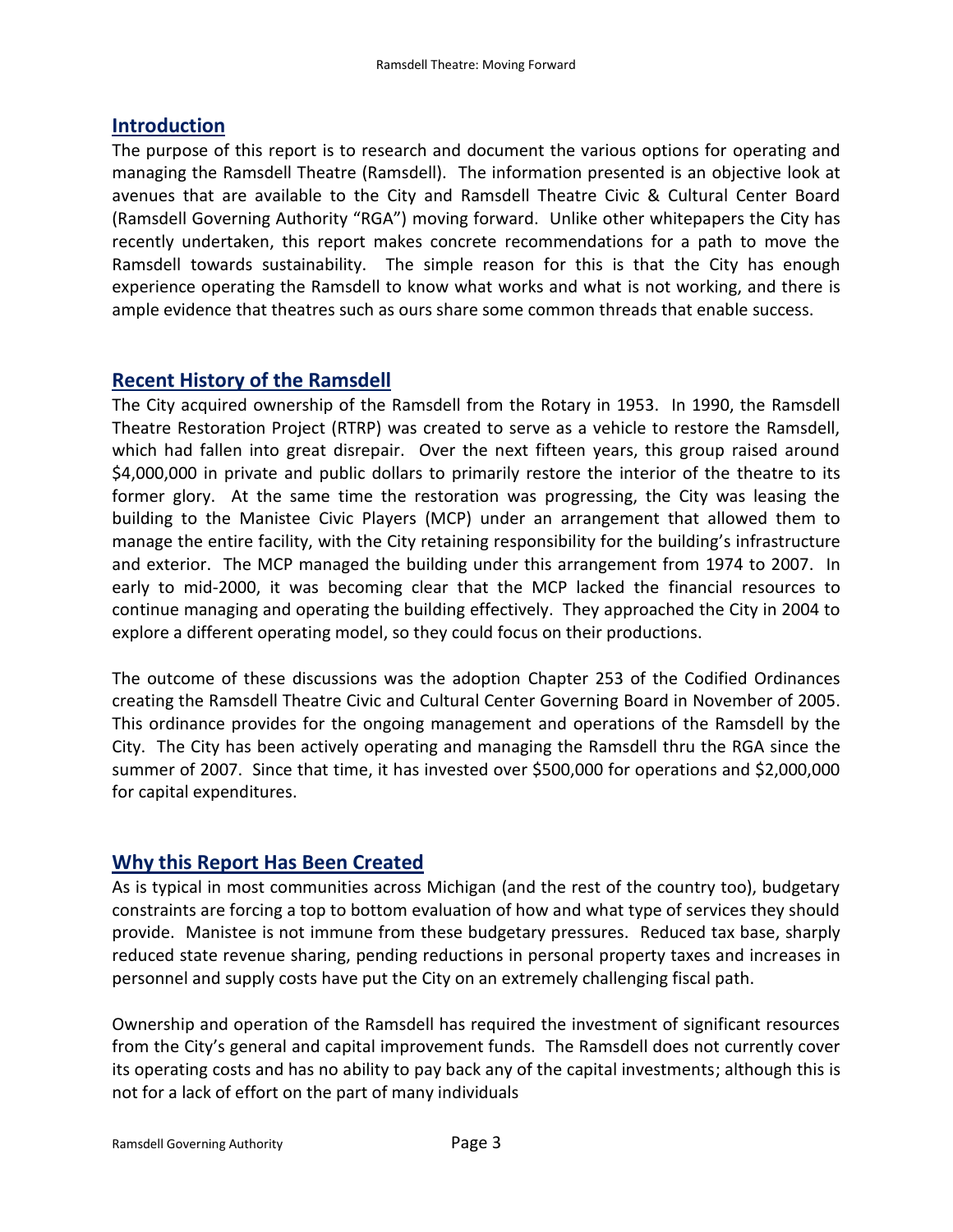**Therein lies the fundamental dilemma of the Ramsdell: An irreplaceable community asset that has widespread support but is not an essential government service and requires heavy, ongoing taxpayer support.**

The Ramsdell enjoys broad support among City residents. Although there are detractors, most realize the unique value that the Ramsdell brings to the community. The City has an obligation to ensure that it protects and maintains the significant private and public investment that has been poured into the building over the last twenty years. The current governing and operating model has had a significant positive impact on the Ramsdell, but is no longer sufficient. The RGA believes that it is now time for the Ramsdell to "Move Forward" by taking aggressive step(s) to move the Ramsdell towards sustainability in a reasoned, effective manner.

#### <span id="page-5-0"></span>**Stakeholders**

The primary stakeholders of the Ramsdell are listed below:

| City of Manistee             | Owns, operates, manages and supports financially the Ramsdell.  |
|------------------------------|-----------------------------------------------------------------|
| <b>City Residents</b>        | Supports financially and attend events at the Ramsdell.         |
| Donors to the Ramsdell       | Provided financial support for the restoration of the Ramsdell. |
| Manistee Civic Players       | Primary user of the Ramsdell; their "home"; supports endowment  |
| Manistee Art Institute       | Important user of the Ramsdell; it is their "home."             |
| Ingrid Bond School of Dance  | Important user of the Ramsdell; it is their "home."             |
| Conservatory of Dance        | Important user of the Ramsdell.                                 |
| Manistee Rotary              | Important user of the Ramsdell.                                 |
| West Shore Comm. College     | Collaborates with the MCP on Ramsdell productions.              |
| <b>Historic Preservation</b> | Ramsdell is on the National Register of Historic Places.        |
| <b>DDA</b>                   | Ramsdell is an important anchor for a vital downtown.           |

Each of these stakeholders has unique concerns and issues depending on their relationship to and use of the Ramsdell. The common thread that they all share though, is that in order for the Ramsdell to support their interest(s), it has to be viable economically for the long term.

Any initiatives to make changes to the current operating and\or management\ownership structure that come out of this report will necessarily have to be discussed and explained to the Stakeholders to ensure the greatest level of buy-in possible. Without broad consensus and support among stakeholders, any initiative will face an uphill battle.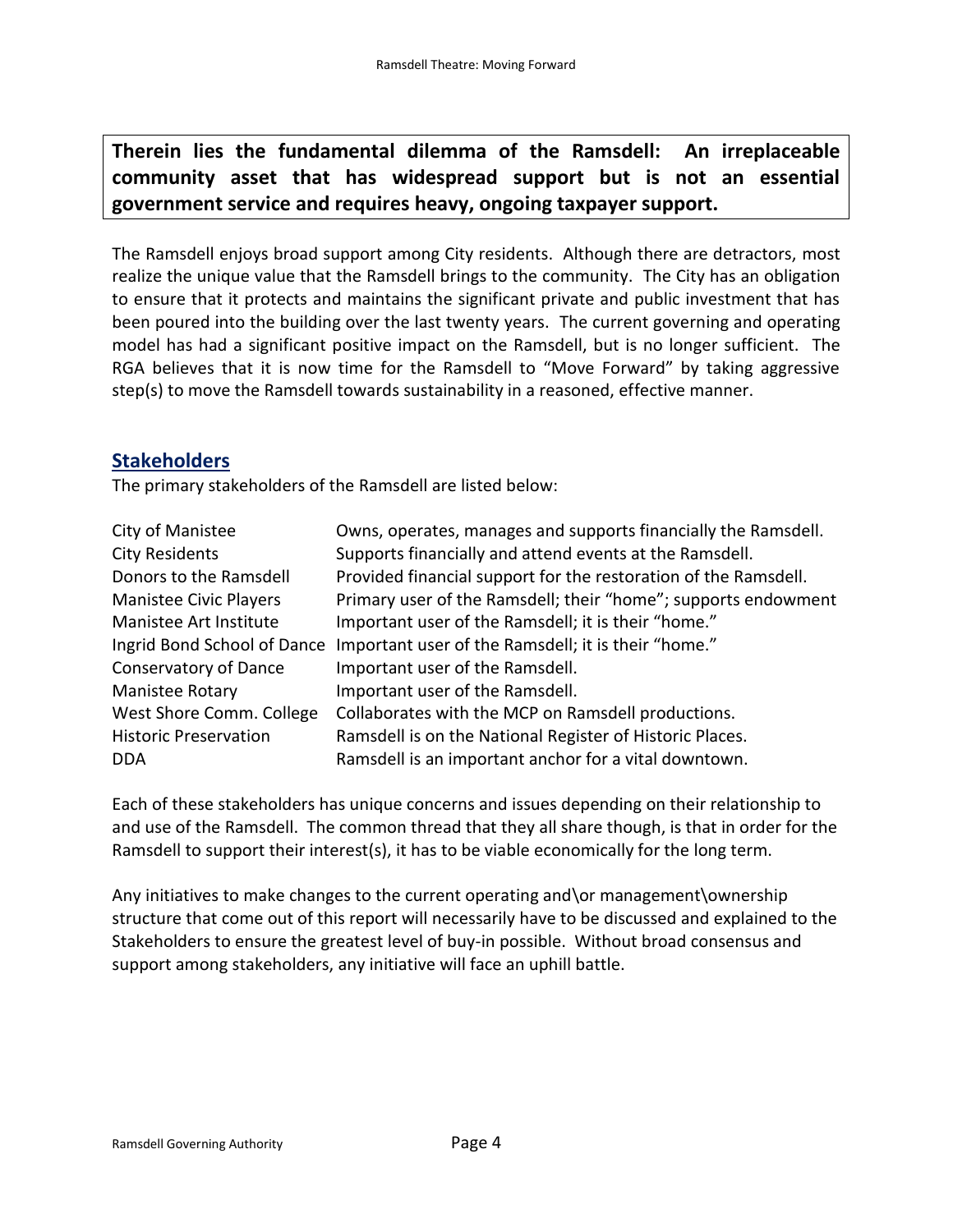## <span id="page-6-0"></span>**Current Operations**

It is important to understand how the Ramsdell functions since the City began day to day operations in 2007. The Ramsdell, thru the policy actions and strategic direction of the RGA, has come a very long way in terms of the level of professional oversight. Their involvement, coupled with Council's dedication of significant human capital and financial resources has allowed the Ramsdell to reach a new level.

#### <span id="page-6-1"></span>**Governance**

As mentioned, an ordinance provides for the management and operations of the Ramsdell. The RGA currently consists of the following individuals.

| Nancy Lyon             | President      | 6/30/13   |                                    |
|------------------------|----------------|-----------|------------------------------------|
| Kerry Schubach         | Vice-President | 6/30/14   | Manistee Art Institute (President) |
| Mary Russell           | Secretary      | 6/30/14   |                                    |
| <b>Edward Bradford</b> | Treasurer      | Permanent | City of Manistee (CFO)             |
| JoAnn Muma             | Member         | 6/30/13   | Manistee Civic Players (Ex. Dir.)  |
| <b>Rick Richter</b>    | Member         | 6/30/15   |                                    |
| Tom Stege              | Member         | 6/30/15   |                                    |

The RGA meets monthly, typically on the first Friday of the month, starting at 9:00 a.m. at City Hall. The meetings are open to the public and normally last two hours. On rare occasion, the RGA has had a problem obtaining a quorum.

City staff members are also generally present at the meetings.

#### <span id="page-6-2"></span>**Administration**

City staff provides all administrative services for the Ramsdell. The effort is a highly collaborative one shared between the Finance and Community Development departments. An operational committee comprised of the City staff listed below meets every Wednesday morning to coordinate Ramsdell operations. Duties performed that relate to the Ramsdell operations include:

Edward Bradford: Ed provides administrative support primarily in the areas of finance, marketing, promotion, technology and general oversight. He prepares the annual budget, annual and monthly financial reports and event specific financial reporting. He prepares promotional materials, maintains the Ramsdell web presence and consults in Ramsdell technology issues. He provides general oversight and planning in areas such as programming, building improvements and strategy.

Heather Pefley: Heather provides administrative support primarily in the areas of building scheduling, coordination among users, back office functions, rental management and collections. She also maintains Ramsdell files, external programming reporting and the master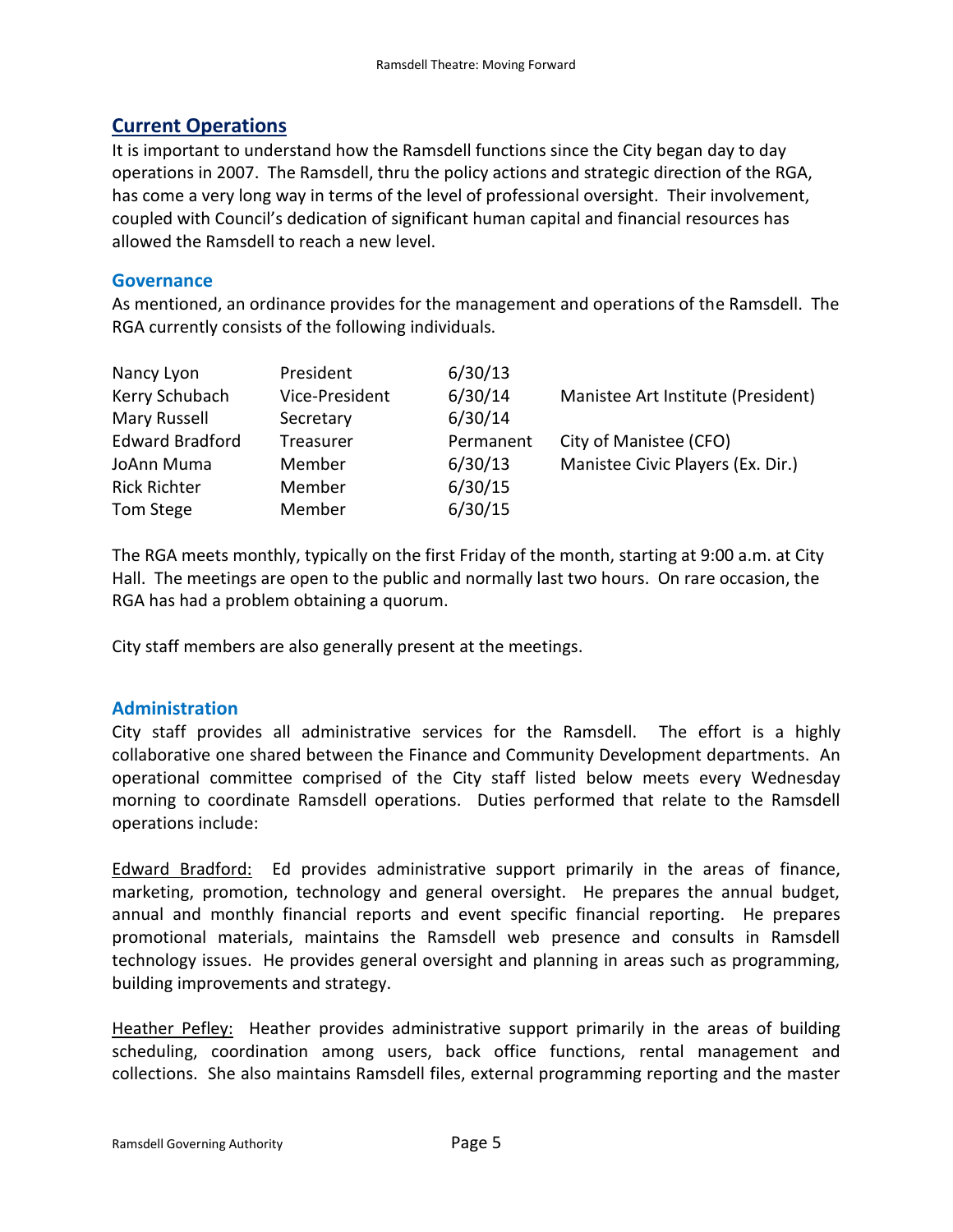calendar. Heather is involved in marketing and promotion, particularly for the ballroom as a venue for wedding receptions, and is the primary contact for brides.

Mark Niesen: Mark provides administrative support primarily in the areas of building operations, front-line construction management, building maintenance and caretaker oversight and scheduling. Mark also secures needed assistance in the form of site managers. He also deals with outside vendors and contractors.

Jon Rose: Jon provides administrative support primarily in the areas of building operations, staff management, technology, high level construction management and general oversight. He also weighs in on programming and policy issues.

In addition, various other City staff members support the operations of the Ramsdell in areas such as payroll, accounts payable, promotions and building and grounds. The best estimates are that in total, easily one full-time equivalent employee, or approximately \$60,000 to \$80,000 worth of staff time is being invested in the Ramsdell administration, as defined above.

#### <span id="page-7-0"></span>**Operations Staffing**

In addition to the administrative services provided, the City is responsible for ensuring the day to day operational needs of the building are met. This includes cleaning, maintenance, building operations, lighting, sound, security and event management. It would not be unusual for a building of this size, value, diversity and complexity to have one or more full-time caretaker(s) as well as part time and\or contractual custodial help. It would also likely have technical and box office staff. However, the RGA and City simply cannot afford this level of staffing. Instead, staffing in each of these areas is provided (or not) as the case may be, as detailed below.

#### <span id="page-7-1"></span>*Caretaker*

The City employs two part-time caretakers to clean, maintain and operate the Ramsdell. They work on average twenty hours per week and are responsible for the cleanliness of the facility, acceptable climate control, routine maintenance and the like. The caretakers report directly to Mark Niesen and ultimately Jon Rose. The level of staffing is inadequate to keep the facility cleaned and maintained as the RGA feels it should be, but is the best that can be done given current budgetary limitations.

Also, due to the variable nature of events at the Ramsdell, caretaker schedules vary significantly from day to day and week to week. For example, there may be no events scheduled during the work week, but a Saturday may include an Opera performance, an evening concert and \or a wedding reception that requires staff on site for twelve or more hours. The summer months and early December also have significantly more activity than other times of the year, making scheduling difficult at best. In order to make this work, the City has to rely on contractual cleaning assistance and event Site Managers as discussed below, which is far from ideal, but does provide some additional flexibility and a method of dealing with peaks in demand.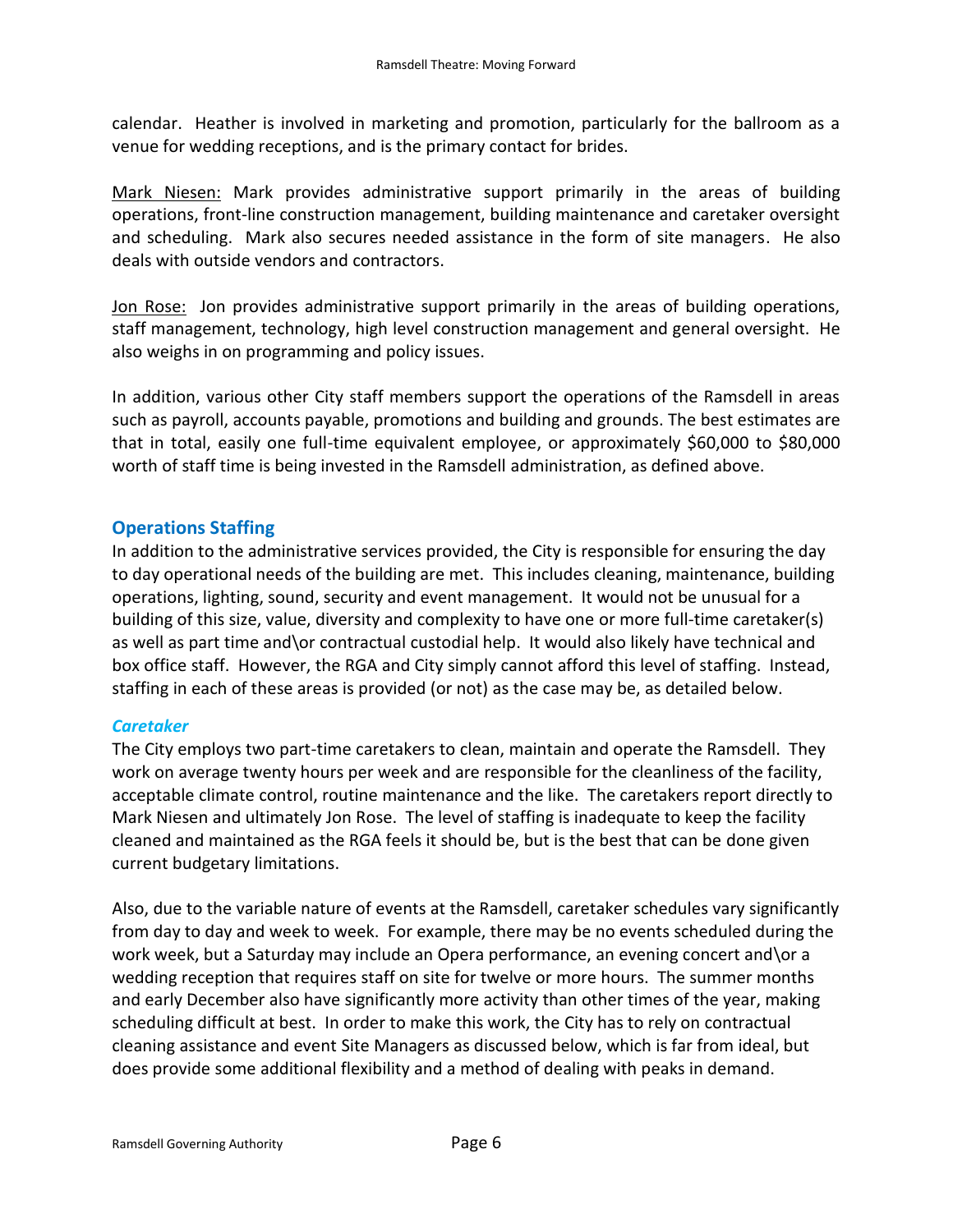#### <span id="page-8-0"></span>*Technical & Box Office*

The City does not have any dedicated full or part-time staff available to solely or even primarily run the Ramsdell's light, sound and box office systems. This is a major problem at times, and certainly a significant weakness of the current operation and an area of extreme vulnerability. Currently, one person has intimate knowledge of the lighting system (not City staff) and one person has intimate knowledge of the sound system (City caretaker). There is no viable backup for either, and although the RGA and City are working at identifying qualified individuals and getting them trained, the effort so far has fallen short of our needs.

The City also has no one trained on the box office software. We rely exclusively on volunteers to staff and operate the box office; or in some cases do not utilize the system to sell tickets. Fortunately, there is a bigger pool of volunteers to draw on as the MCP also uses this system and has a few trained individuals. This is an area that the RGA is also trying to address.

#### <span id="page-8-1"></span>*Site Managers*

Site managers are individuals who are present at the Ramsdell any time the building is occupied, and particularly when there is an event going on. Their purpose is to ensure that everyone in the building has a safe, enjoyable experience, that the building is not damaged, that problems are dealt with as they crop up and that the building is vacant and secured at the end of the event. It is a critical job that must be performed competently and consistently for every event that occurs.

When City caretakers are present on-site, they always act as an overarching site manager; regardless of whether there are other site managers on duty. In other cases, they are the only one performing that function. However, with their limited schedules and other duties, they cannot adequately cover all events.

As a result, our permanent tenants, as part of their lease agreements, are required to provide site managers any time they are using the building. They designate staff or volunteers who are to act in this role and the City provides training to ensure that they can function adequately. Without this provision in our tenants' contracts, the City would spend considerably more providing this oversight.

The City also secures on an as needed basis contractual site managers for events at the Ramsdell. This can vary according to whom is using the building. Typically, wedding receptions and City events like the MET Opera or Ramsdell Presents events require a site manager for several hours and that is often provided by a trained, on call contractual employee. Because of the variability in number and timing of these events, securing and scheduling can pose a challenge.

Overall, the site manager model works fairly well; however, on occasion adequate coverage has not been provided or the building has not been secured properly.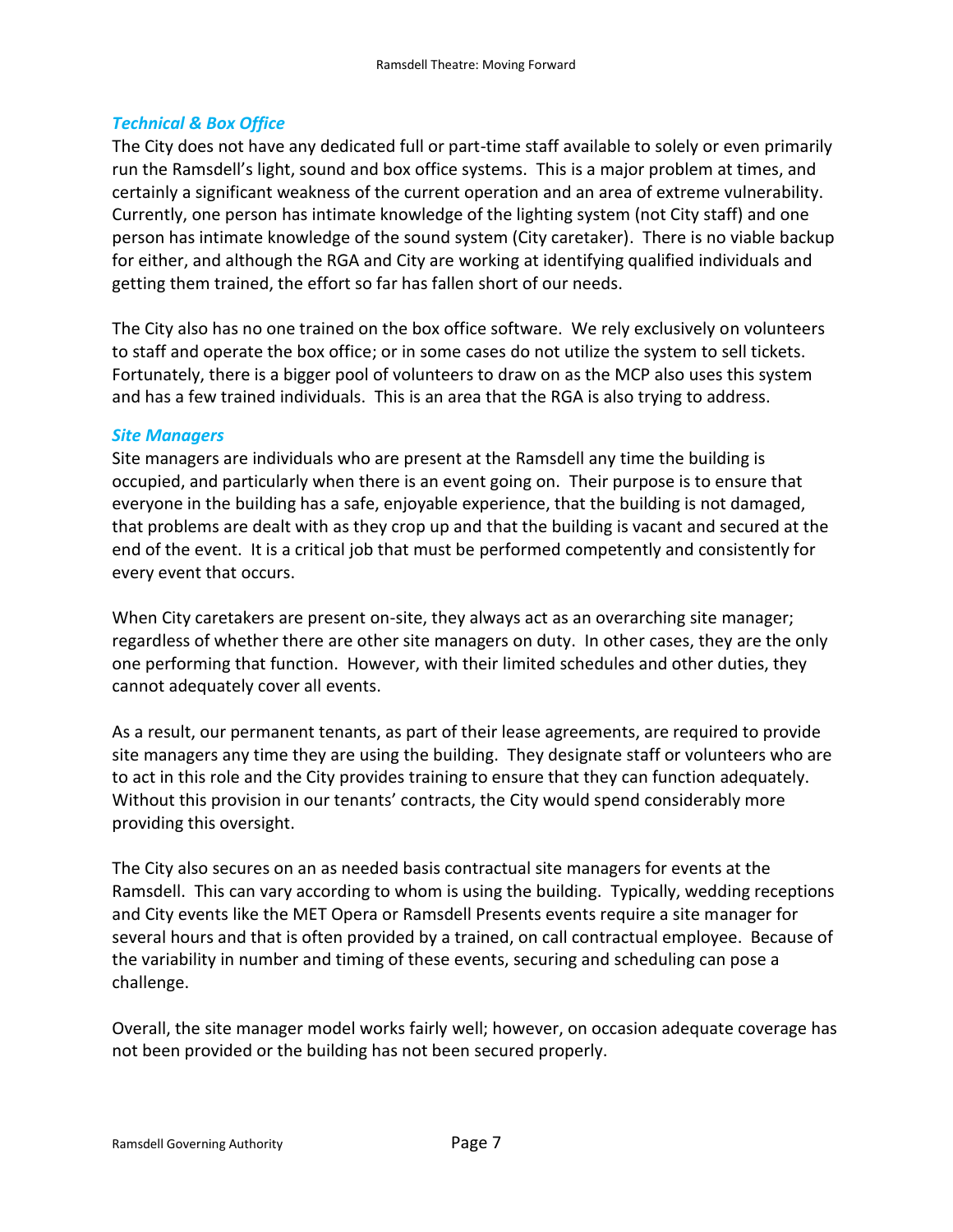#### <span id="page-9-0"></span>**Consultant**

The RGA contracted with theatre consultant Tom Gerdom, aka Gerdom Management Group (Gerdom) in late 2010 to provide a thorough review of the Ramsdell and its operations. This engagement culminated with the report, The Ramsdell: A New Century issued in March, 2011.

Subsequent to this, the RGA hired Gerdom for a period to implement some of the recommendations in the report. Gerdom spent considerable time working towards this, with a primary focus on bringing in new programming, establishing a concession program, getting us up and running with film and improving our marketing and promotions. The effort was very well done and well received by the community, but fell short of profitability expectations.

The RGA has continued to build on Gerdom's initiatives, but has not been able to maintain the same pace of activity due to lack of resources and requisite expertise. Nevertheless, Gerdom's efforts have helped define what a vibrant model looks like moving forward, and have increased staff's capacity in several areas, such as booking film.

#### <span id="page-9-1"></span>**Budget**

The Ramsdell is considered an enterprise fund on the books of the City. Such a classification means that the Ramsdell is supposed to operate like a business with the intent that it charges fees and\or generates adequate revenue to support its operations. The Ramsdell does charge fees, collect rent and sell tickets; however, it does not generate enough income to cover its operational expenses, much less its capital and debt service costs.

The financial information for the Ramsdell since the City began operating it in 2006 is shown on the following pages.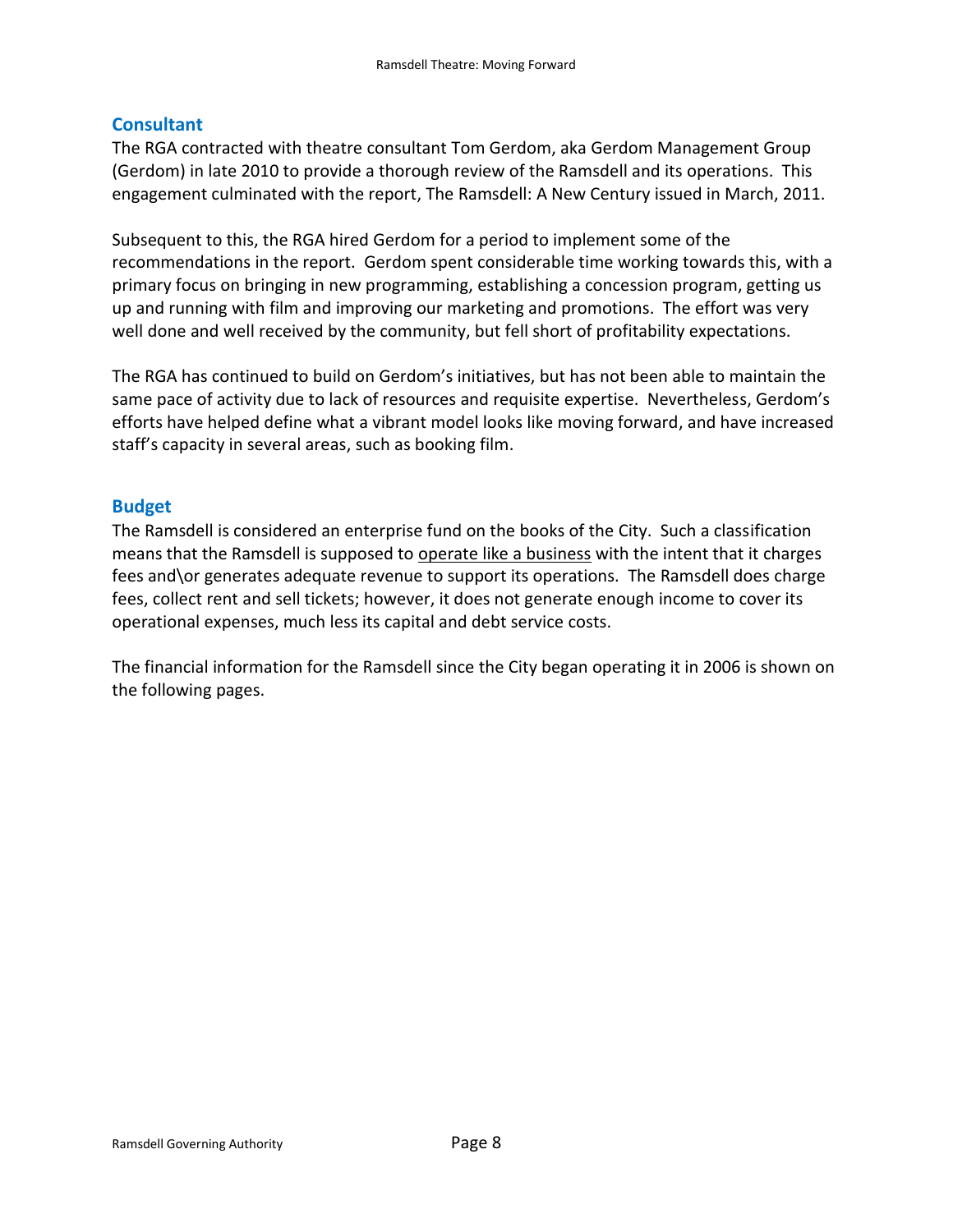| 296 Ramsdell Theatre Fund           | 2006        | 2007        | 2008      | 2009        | 2010        | 2011           | 2012      | 2013          |
|-------------------------------------|-------------|-------------|-----------|-------------|-------------|----------------|-----------|---------------|
|                                     | Actual      | Actual      | Actual    | Actual      | Actual      | Actual         | Actual    | <b>Budget</b> |
| 539.000 Grant Revenue               | \$0         | \$0         | \$0       | \$0         | \$0         | \$0            | \$0       | \$0           |
| 642,000 Sales                       | $\mathbf 0$ | $\mathbf 0$ | 9,375     | 437         | 2,075       | $\mathbf 0$    | 6,953     | 500           |
| 651.000 Sales - Concessions         |             |             |           |             | 0           | 159            | 2,078     | 9,000         |
| 652.000 Sales - Movies              |             |             |           |             | $\mathbf 0$ | $\mathbf 0$    | 1,233     | 12,500        |
| 653.000 Sales - Performances        |             |             |           |             |             |                | 1,612     |               |
| 664.000 Interest Income             | 73          | 241         | 158       | 76          | 183         | $\overline{7}$ | 1,585     | 50            |
| 667.000 Rental Income               | $\mathbf 0$ | 18,250      | 35,225    | 35,717      | 42,747      | 51,197         | 36,453    | 23,000        |
| 667.001 Rental Income - Ballroom    |             |             |           |             |             | 0              | 5,315     | 24,000        |
| 667,002 Rental Income - Theatre     |             |             |           |             |             | $\mathbf 0$    | 1,340     | 3,500         |
| 667.003 Rental Income - Hardy Hall  |             |             |           |             |             | $\Omega$       | 870       | 2,000         |
| 667.004 Rental Income - Studio      |             |             |           |             |             | $\Omega$       | 440       | 100           |
| 671.000 Other Revenue               | 0           | 0           | 293       | 623         | 0           | $\mathbf 0$    | 667       | 500           |
| 674.000 Contributions\Donations     | $\mathbf 0$ | $\mathbf 0$ | 2,500     | $\mathbf 0$ | 2,000       | 3,608          | 5,917     | 2,500         |
| 699.000 Transfers In                | 51,070      | 100,000     | 80,000    | 65,000      | 103,663     | 249,761        | 321,878   | 288,830       |
| <b>Total Revenues</b>               | \$51,143    | \$118,491   | \$127,552 | \$101,853   | \$150,669   | \$304,732      | \$386,341 | \$366,480     |
| 702.000 Salaries                    | \$0         | \$0         | \$21,265  | \$20,462    | \$22,177    | \$24,266       | \$20,983  | \$23,270      |
| 704.000 Overtime                    | $\mathbf 0$ | $\mathbf 0$ | 342       | 981         | 698         | 245            | 346       | $\mathbf 0$   |
| 712.001 Costs - Social Security     | $\mathbf 0$ | $\mathbf 0$ | 1,281     | 1,338       | 1,440       | 1,483          | 1,354     | 1,443         |
| 712.002 Costs - Medicare            | $\Omega$    | $\Omega$    | 300       | 313         | 337         | 347            | 317       | 337           |
| 712.007 Costs - SUTA                | $\Omega$    | $\Omega$    | 12        | 43          | 234         | 354            | 412       | 358           |
| 712.009 Costs - Workers Comp        | $\Omega$    | $\Omega$    | 357       | 418         | 569         | 332            | 370       | 742           |
| <b>Employee Costs</b>               | \$0         | \$0         | \$23,557  | \$23,555    | \$25,453    | \$27,026       | \$23,782  | \$26,151      |
| 728.000 Office/Operating Expense    | \$624       | \$8,992     | \$7,008   | \$8,944     | \$10,893    | \$13,643       | \$17,636  | \$14,000      |
| 751.000 Concession Expense          |             |             |           |             |             |                | \$1,005   | \$5,750       |
| 752.000 Movie Expense               |             |             |           |             |             |                | \$2,890   | \$7,500       |
| 753.000 Performance Expense         |             |             |           |             |             |                | \$6,919   | \$3,000       |
| 801.000 Professional Services       | 2,902       | 15,466      | 22,631    | 3,727       | 865         | 7,232          | 28,783    | 5,500         |
| 822.000 Insurance                   | $\mathbf 0$ | 1,671       | 1,580     | 1,477       | 2,878       | 1,647          | 1,397     | 1,600         |
| 831.000 Contractual Repairs & Maint | $\mathbf 0$ | 372         | 1,148     | 2,580       | 1,413       | 5,423          | 4,350     | 6,500         |
| 850,000 Phone                       | 159         | 300         | 402       | 679         | 848         | 911            | 1,042     | 540           |
| 870.000 Memberships & Dues          | $\mathbf 0$ | 0           | 0         | 0           | 0           | 0              | 55        | 460           |
| 892.500 Marketing Expense           | \$0         | \$270       | \$2,014   | \$972       | \$1,598     | \$194          | \$10,404  | 5,000         |
| 900.000 Printing/Publishing         | $\mathbf 0$ | 0           | 967       | 139         | 314         | 99             | 99        | 500           |
| 920.000 Gas                         | 38,583      | 22,520      | 27,813    | 26,073      | 23,589      | 15,435         | 10,244    | 17,000        |
| 922.000 Water                       | 426         | 262         | 244       | 495         | 258         | 323            | 348       | 400           |
| 925.000 Electric                    | 3,985       | 6,963       | 5,137     | 6,275       | 6,490       | 12,493         | 13,654    | 21,000        |
| 930.000 Repairs & Maint             | 1,579       | 30,973      | 16,414    | 9,896       | 13,587      | 12,134         | 9,000     | 8,000         |
| 970.000 Capital Outlay              | 0           | 29,131      | 16,520    | 474         | 10,908      | 997            | 1,356     | 5,000         |
| <b>Operating Costs</b>              | \$48,258    | \$116,920   | \$101,877 | \$61,730    | \$73,641    | \$70,533       | \$109,182 | \$101,750     |
| <b>TOTAL OPERATING EXPENSES</b>     | \$48,258    | \$116,920   | \$125,434 | \$85,285    | \$99,094    | \$97,559       | \$132,964 | \$127,901     |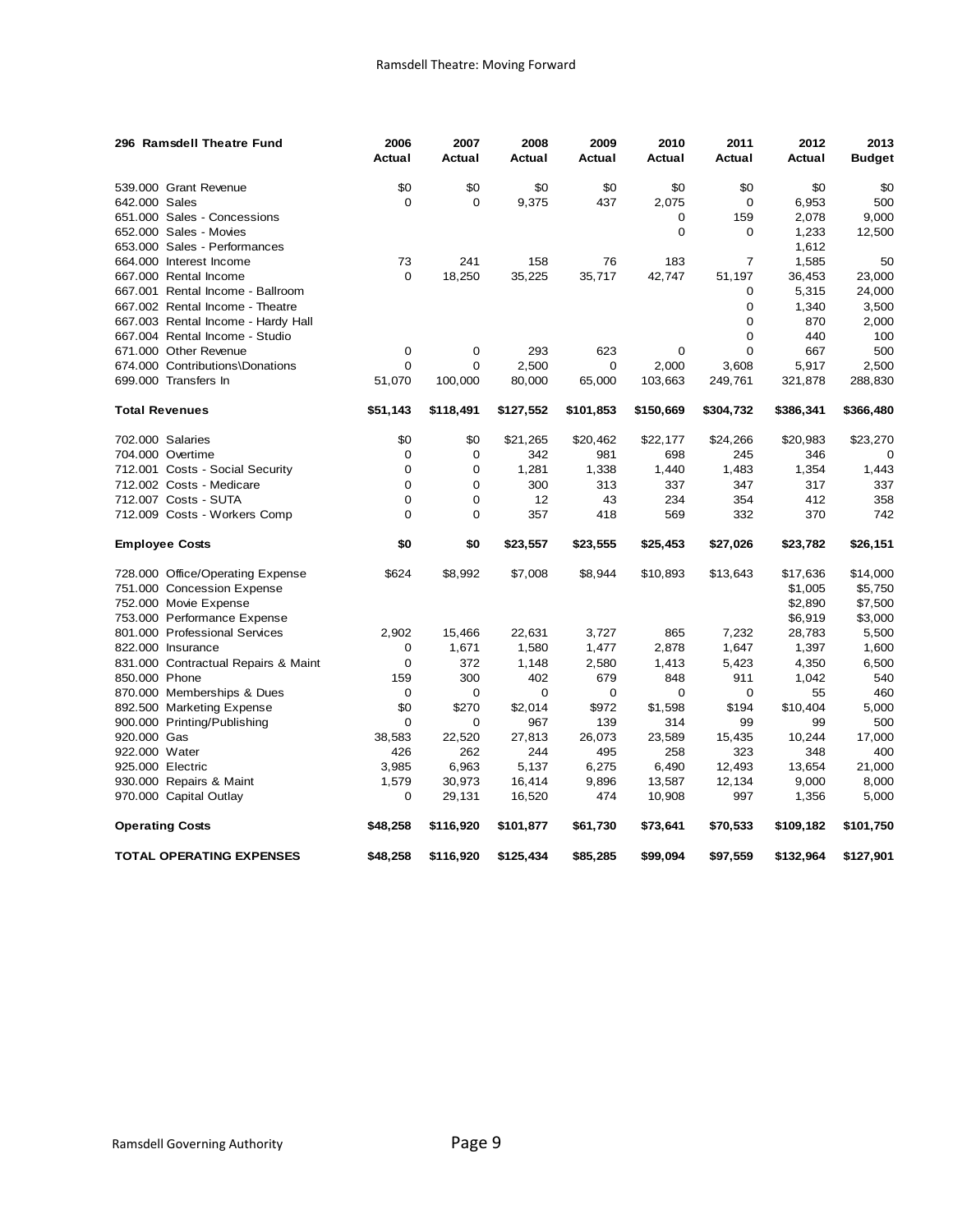| <b>AVAILABLE FOR DEBT SERVICE</b>                                      | \$2,885 | \$1,571 | \$2,118 | \$16,569 | \$51,574       | \$207,173       | \$253,377               | \$238,579            |
|------------------------------------------------------------------------|---------|---------|---------|----------|----------------|-----------------|-------------------------|----------------------|
| 998.000 Ramsdell Roof - Interest<br>998.002 Ramsdell HVAC - Interest   |         |         |         |          | \$8,389<br>\$0 | \$15,294<br>\$0 | \$13,079<br>\$11,839    | \$10,733<br>\$43,870 |
| <b>TOTAL DEBT INTEREST</b>                                             | \$0     | \$0     | \$0     | \$0      | \$8,389        | \$15,294        | \$24,918                | \$54,603             |
| <b>OPERATING RESULT</b>                                                | \$2,885 | \$1,571 | \$2,118 | \$16,569 | \$43,185       | \$191,879       | \$228,459               | \$183,977            |
| 308.000 Ramsdell Roof - Principal<br>308.002 Ramsdell HVAC - Principal |         |         |         |          |                | \$54,585        | \$56,781<br>\$31,668    | \$57,601<br>\$65,080 |
| <b>TOTAL DEBT REPAYMENT</b>                                            | \$0     | \$0     | \$0     | \$0      | \$0            | \$54,585        | \$88,449                | \$122,682            |
| <b>SURPLUS\DEFICIT BEFORE CAPEX</b>                                    | \$2,885 | \$1,571 | \$2,118 | \$16,569 | \$43,185       | \$137,293       | \$140,010               | \$61,295             |
| <b>CAPITAL EXPENDITURES</b><br>Theatre HVAC<br>Theatre Improvements    |         |         |         |          |                |                 | \$1,270,930<br>\$39,315 | \$0<br>\$50,000      |
| <b>TOTAL CAPITAL EXPENDITURES</b>                                      | \$0     | \$0     | \$0     | \$0      |                |                 | \$1,310,245             | \$50,000             |
| <b>CASH IMPACT BEFORE FINANCING</b>                                    | \$2,885 | \$1,571 | \$2,118 | \$16,569 |                |                 | $-$1,170,235$           | \$11,295             |
| <b>HVAC Loan</b>                                                       |         |         |         |          |                |                 | \$1,246,000             | \$0                  |
| <b>FINANCING SOURCES</b>                                               | \$0     | \$0     | \$0     | \$0      |                |                 | \$1,246,000             | \$0                  |
| <b>FINAL CASH IMPACT</b>                                               | \$2,885 | \$1,571 | \$2,118 | \$16,569 |                |                 | \$75,765                | \$11,295             |
| <b>BEGINNING CASH &amp; INV</b>                                        |         |         |         |          |                |                 |                         | \$32,464             |
| <b>ENDING CASH &amp; INV</b>                                           |         |         |         |          |                |                 | \$32,464                | \$43,759             |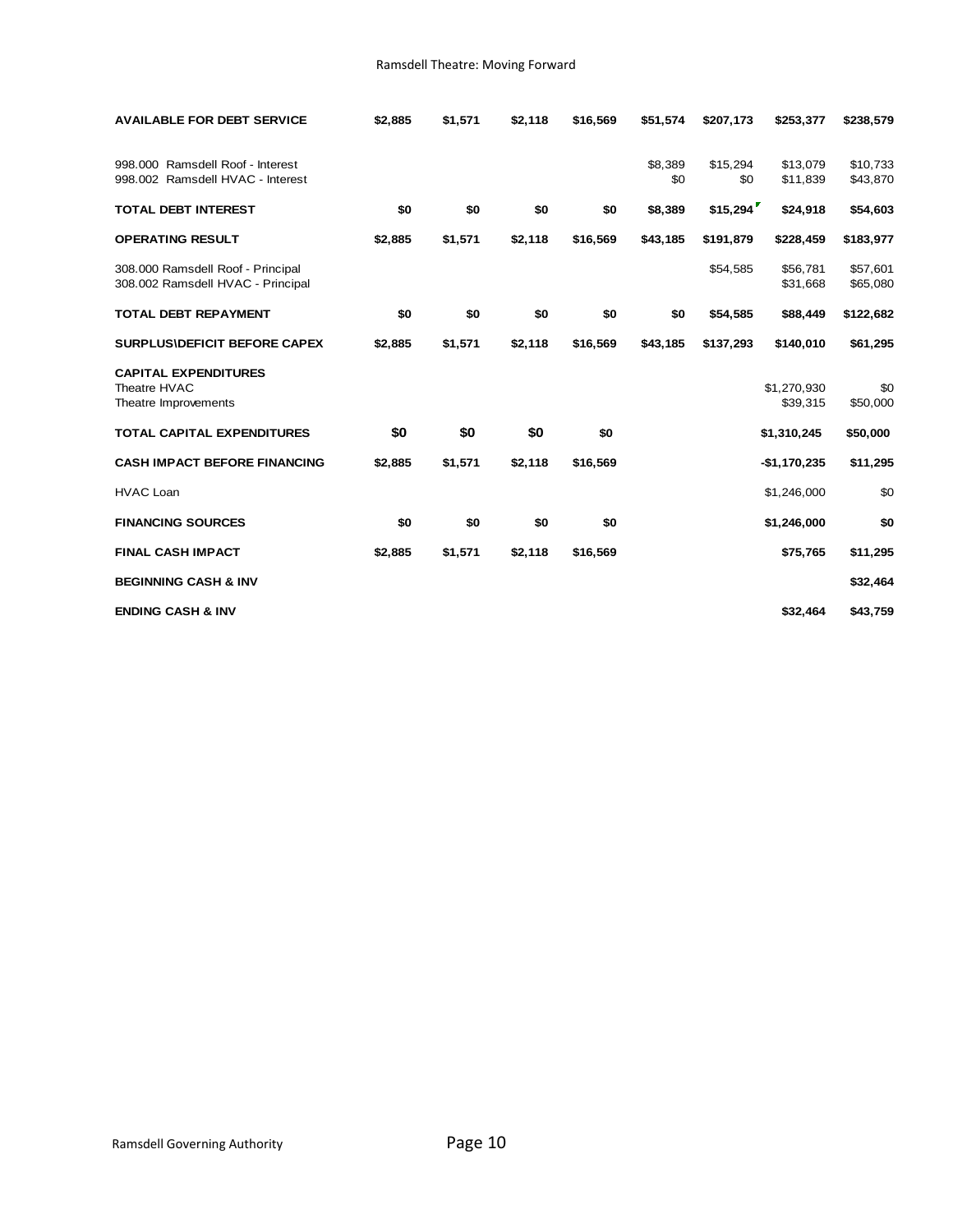#### *Financial Review*

A review of the financial information reveals the City is providing significant financial support for the Ramsdell. For the current fiscal year, the number is \$278,830:

| <b>Operating Subsidy</b> | \$60,000 per year | (has been higher at times)          |
|--------------------------|-------------------|-------------------------------------|
| Capital Improvements     | \$40,000 per year | (from the Capital Improvement Fund) |
| Debt Service             | \$178,830         | (Roof and HVAC notes, from CI fund) |

Operational subsidy and capital improvements are determined and appropriated annually while the debt service requirement stretches at this level until 2016-2017 and then drops down to \$108,950 thru 2026-2027.

The Ramsdell does generate revenue, but not in sufficient quantities. Enhanced programming such as the *Ramsdell Presents* concert series and the MET Opera is providing incremental sales, but much more and profitable programming would need to be done to make a meaningful difference. There is not the organizational capacity to do so at this time.

#### *Fundraising*

One area that is glaringly absent from the financial picture is an active fundraising component. Donations to the Ramsdell are a potentially huge untapped area that needs to be explored. The Ramsdell Theatre Restoration Project (RTRP) was able to raise several million dollars in private donations over a 15 year period to restore the Ramsdell. Since 2007, they have largely been inactive. In recognition of this, the RTRP reformed itself as the Friends of the Ramsdell (FOR), with a two prong focus. The first focus is to raise money for operations and possibly capital projects thru an annual giving program. The second is to pursue annual and legacy gifts to the Ramsdell endowment at the Manistee County Community Foundation.

Fundraising will be challenging both operationally and politically. The FOR does not have an actively engaged board nor a professional fundraiser or development specialist and is not actively seeking out donations at this point. Instead, it is acting as a shell waiting to be reactivated when the timing is right. Politically, launching an active fundraising campaign today would be difficult because of the ongoing Vogue Theatre capital campaign. That is not to say that both entities cannot raise funds at the same time, but we want to be mindful of not damaging a relationship that we are trying to foster.

#### *Capital Expenditures*

In spite of the enormous past investment in the Ramsdell, the renovation is still not complete. It is estimated that there is about \$1 million dollars remaining in work to be done, primarily on the lower level and beneath the stage, handicap accessibility and green room\office areas. Financing this work will continue to be a challenge in the current economic climate.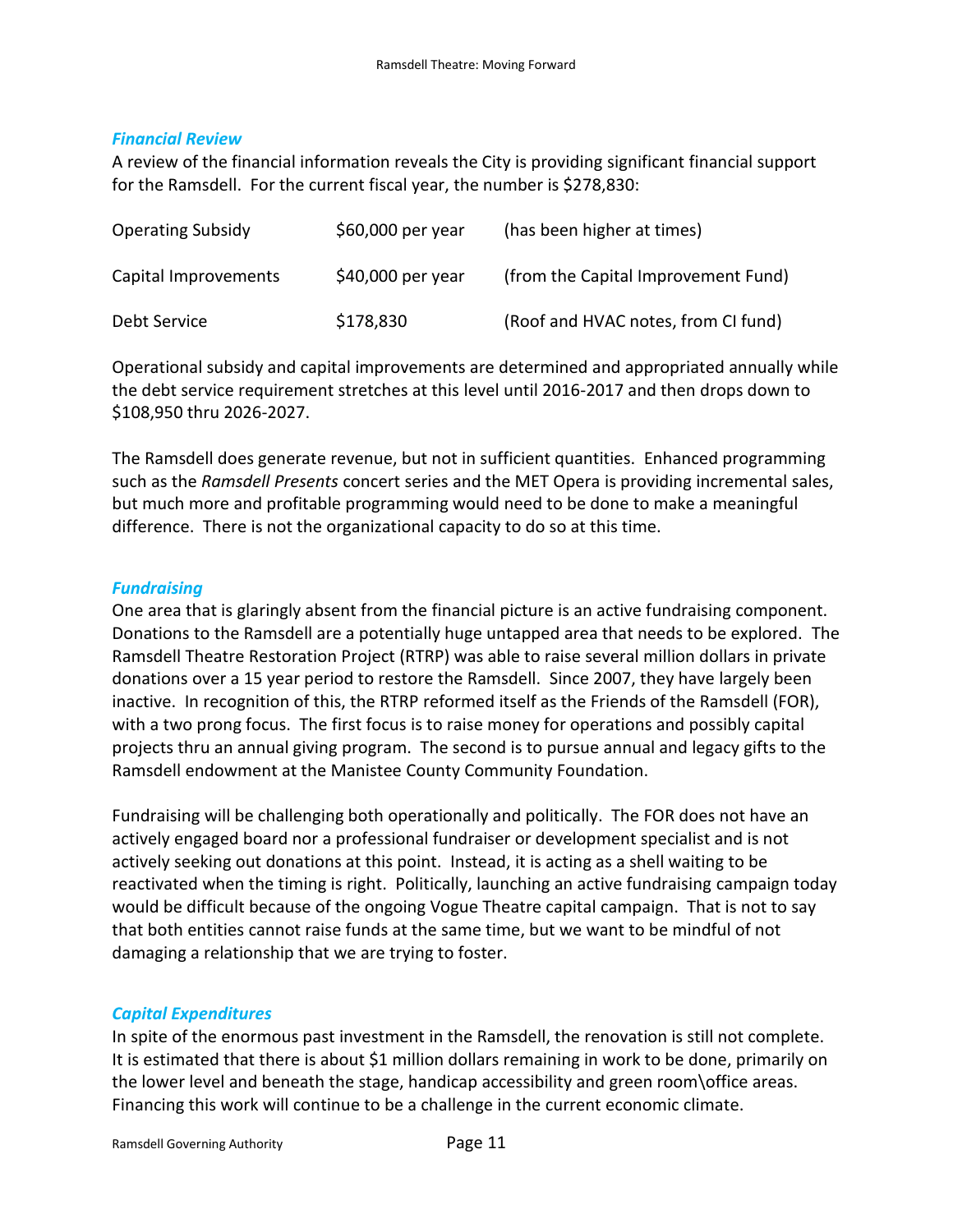#### <span id="page-13-0"></span>**Programming**

Programming is currently provided by the RGA, various user groups and outside groups renting the Ramsdell for their own events. Examples of programming currently provided are listed below.

| <b>RGA</b>                        | MAI                         |
|-----------------------------------|-----------------------------|
| Little Night Music Concert Series | <b>Art Exhibits</b>         |
| MET Opera Live in HD Telecasts    | <b>Artist Receptions</b>    |
| 10 West Studio Premieres          | Art Classes\Workshops       |
| <b>Second Run Movies</b>          |                             |
| <b>Music Classes</b>              | Ingrid Bond School of Dance |
| <b>Weddings and Receptions</b>    | Dance classes               |
| Proms                             | Recitals\Productions        |
|                                   |                             |
| <b>MCP</b>                        | Other                       |
|                                   |                             |

Dramas\Studio & Outside Productions Manistee Benzie Community Chorus Musicals Manistee Rotary Show Children Theatre **Conservatory of Dance recitals** Acting Classes Directing Workshops

As the volume of events at the Ramsdell has increased, accurate scheduling has become a critically important function. There have been remarkably few conflicts in this area; however, those conflicts will continue to increase and need to be managed as the volume of activity at the Ramsdell increases. The Ramsdell currently has significant excess capacity from a structure and space availability standpoint to hold additional activities and events.

#### <span id="page-13-1"></span>**Marketing**

Marketing is an area that is new to the Ramsdell. We are working hard to be effective, but the capacity to do so is somewhat limited by financial and human resources. The areas of marketing, advertising and publicity are clearly a priority area, yet still a work in process and evolving based on the type of programming.

We have, however, made significant advances in our web presence through our website and Facebook pages which can be found online at [www.ramsdelltheatre.org](http://www.ramsdelltheatre.org/) and [www.facebook.com/ramsdelltheatre.](http://www.facebook.com/ramsdelltheatre) The website is functional but needs an upgrade in terms of look & feel, appearance and "theatrical" presence. The effort to do so is underway.

Other areas that need attention are developing a consistent brand for the Ramsdell, improved exterior signage and better coordination among all users of the building in their advertising and promotions.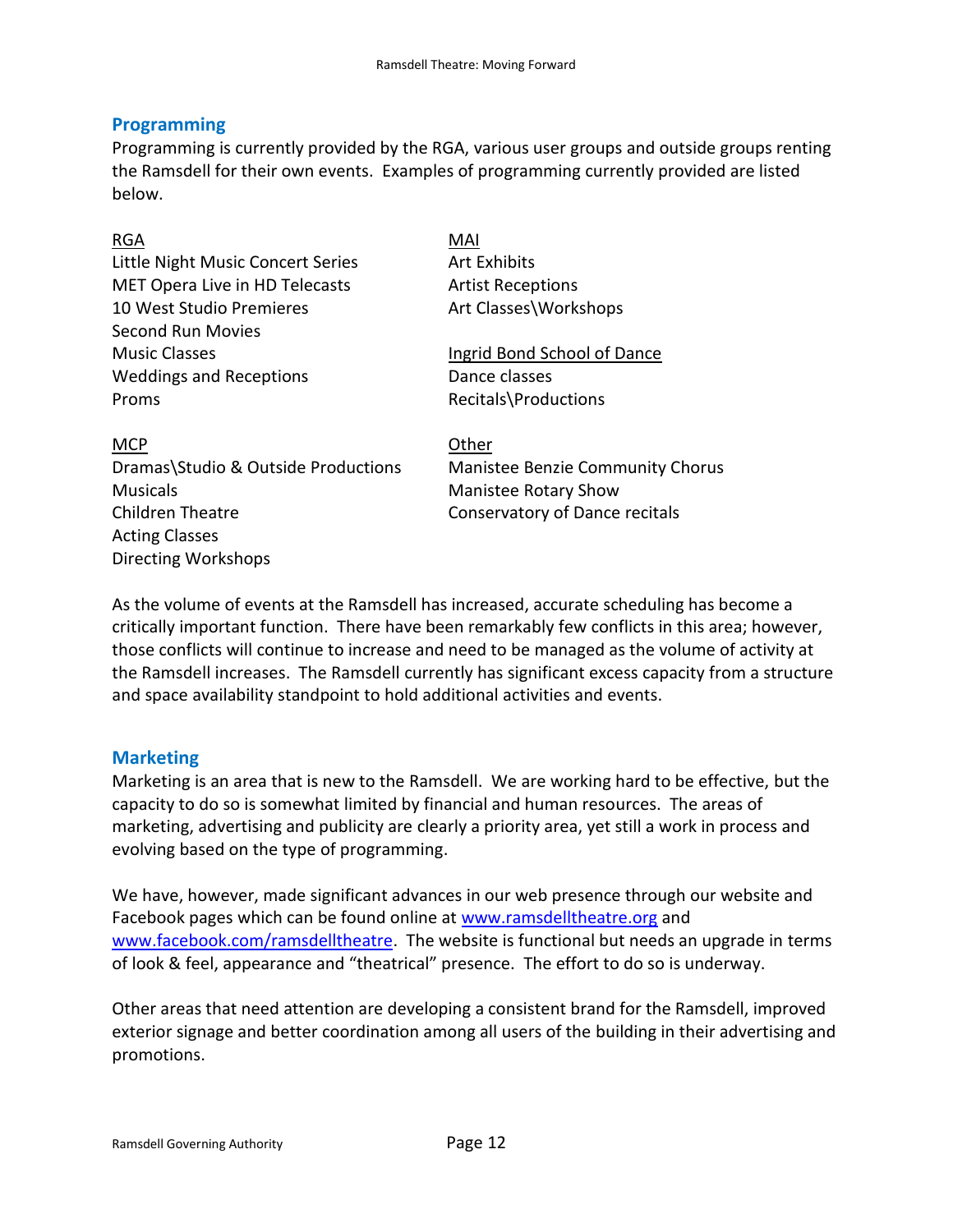# <span id="page-14-0"></span>**Strengths, Weaknesses, Opportunities, Threats Analysis**

SWOT analysis is one of the most used forms of organizational analysis. A SWOT analysis examines and assesses the impacts of internal strengths and weaknesses (over which you have control), and external opportunities and threats (over which you have little or no control), on the success of the "subject" of analysis. In our case, the subject of the analysis is the long term viability and sustainability of the Ramsdell.

Successful organizations build on their strengths, correct their weakness, take advantage of opportunities and proactively manage external threats. They also keep a watch on the overall environment and recognize and exploit new opportunities faster than others. Each of these elements is described further below:

# **SWOT ANALYSIS**



Strengths: Strengths are those factors that make the Ramsdell more competitive than its peers. Strengths are what the Ramsdell has a distinctive advantage at doing, or what resources or assets it has that others lack. Strengths are, in effect, resources, capabilities and core competencies that the Ramsdell holds that can be used effectively to achieve its goals.

Weaknesses: A weakness is a limitation, fault, or lack of resources that keeps the Ramsdell from achieving its goals; it is what we do poorly or where we have inferior capabilities or resources as compared to other peers or competitors.

Opportunities: Opportunities include any favorable current or prospective situation in the Ramsdell's environment, such as a trend, market conditions or overlooked need that supports the demand for our product and permits the Ramsdell to enhance its competitive position.

Threats: A threat includes any unfavorable situation, trend or impending change in our environment that is currently or potentially damaging or threatening to our ability to compete. It may be a barrier, constraint, or anything that might inflict problems, damages, harm or injury.

The following page is the classical SWOT analysis for the Ramsdell. A list of strengths, weaknesses, opportunities and threats is presented along with conclusions that can be drawn from this analysis.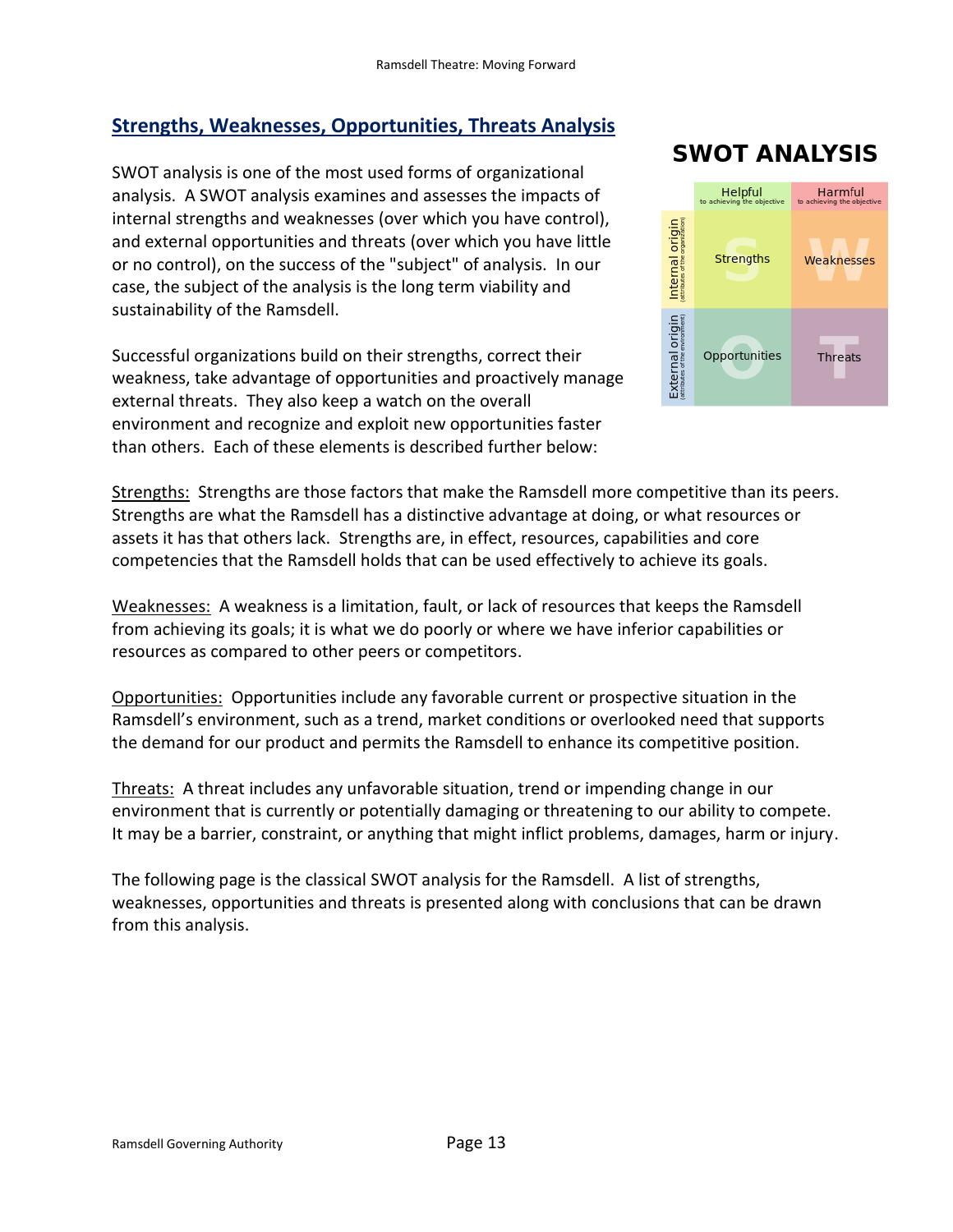#### **Strengths** Classic, historic theatre 75% renovated New HVAC New Roof Multi-purpose facility Anchor tenants (MCP, MAI, Ingrid) Council commitment Community commitment RGA Board Projection capability Proven donor base Facebook page

# Opportunities

Vogue Theatre partnership WSCC partnership\Other partnerships (LRBOI, MCCF) Capital grants Capacity grants User group partnerships

#### Weaknesses

No Professional management No annual or planned giving program Limited programming Lack of technical staff Lack of administrative staff capacity Web page look and feel \$1,000,000 remaining renovations needed

Threats Limited market area Increasing availability of on-demand entertainment Other entertainment options (free & paid) Various summer concert series

The takeaway from this analysis is that the Ramsdell has been doing a lot right for the past several years and is in a relatively strong position. We have many strengths and relatively few threats. Although some opportunities present themselves, they are ones that are complex and will take significant time and effort to develop. The weaknesses, however, are quite pronounced. These have to be addressed if the Ramsdell is to move forward in a meaningful fashion.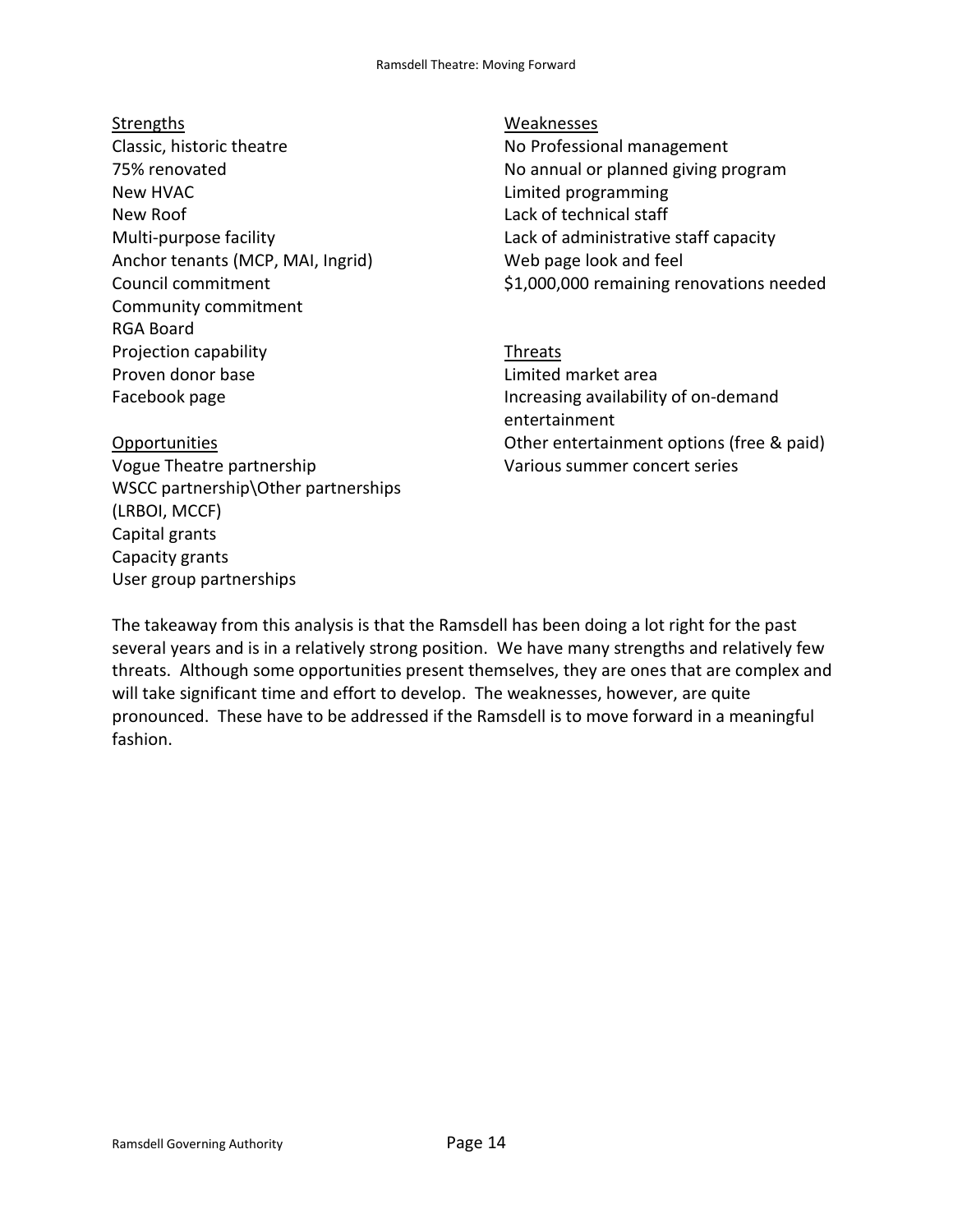### <span id="page-16-0"></span>**Benchmarking**

No operational study is complete without looking at a sampling of peer organizations against which you can compare your operations. The RGA selected the following organizations to benchmark the Ramsdell against, based on location, size of theatre and similarity to the Ramsdell.

| <b>Theatre</b>              | City                 | <b>Built</b> | <b>Seats</b> | Website                     |
|-----------------------------|----------------------|--------------|--------------|-----------------------------|
| <b>Calumet Theatre</b>      | Calumet              | 1900         | 1,200        | www.calumettheatre.com      |
| The Opera House             | Cheboygan            | 1877         | 582          | www.theoperahouse.org       |
| <b>Croswell Opera House</b> | Adrian               | 1866         | 650          | www.croswell.org            |
| Howmet Playhouse            | Whitehall            | 1946         | 400          | www.howmettplayhouse.org    |
| Menominee Opera House       | Menominee            | 1902         | 750          | www.menomineeoperahouse.org |
| City Opera House            | <b>Traverse City</b> | 1891         | 1126         | www.cityoperahouse.org      |
| <b>Tibbits Opera House</b>  | Coldwater            | 1882         | 499          | www.tibbits.org             |
| <b>Wealthy Theatre</b>      | <b>Grand Rapids</b>  | 1911         | 400          | www.grcmc.org               |
| <b>Ramsdell Theatre</b>     | <b>Manistee</b>      | 1902         | 450          | www.ramsdelltheatre.org     |

==============================================================================

Information requested was in the following broad areas:

General Information: Ownership, Year Built, Capacity, Other Spaces, Renovation Status, Users

| <b>Budget Information:</b> | Revenue, Expense, Capital, Debt                           |
|----------------------------|-----------------------------------------------------------|
| Governance and Staffing:   | Governing Body, IRS Status, Staffing, Executive Director  |
| Programming & Events:      | What Programming is Provided, Concessions, Liquor License |
| Fundraising:               | Annual Giving, Planned Giving, Endowment                  |

The Ramsdell also recently joined the League of Historic American Theatres, [www.lhat.org](http://www.lhat.org/) which has a wealth of information on theatres like the Ramsdell and is a great resource.

The observations and findings of the benchmark study are summarized in the tables below. Venues marked with an \* did not respond to the survey. Data for these facilities was obtained from their websites and other publically available information. Blank spaces for these venues mean the information could not be found. Budget benchmarking is omitted because of lack of information.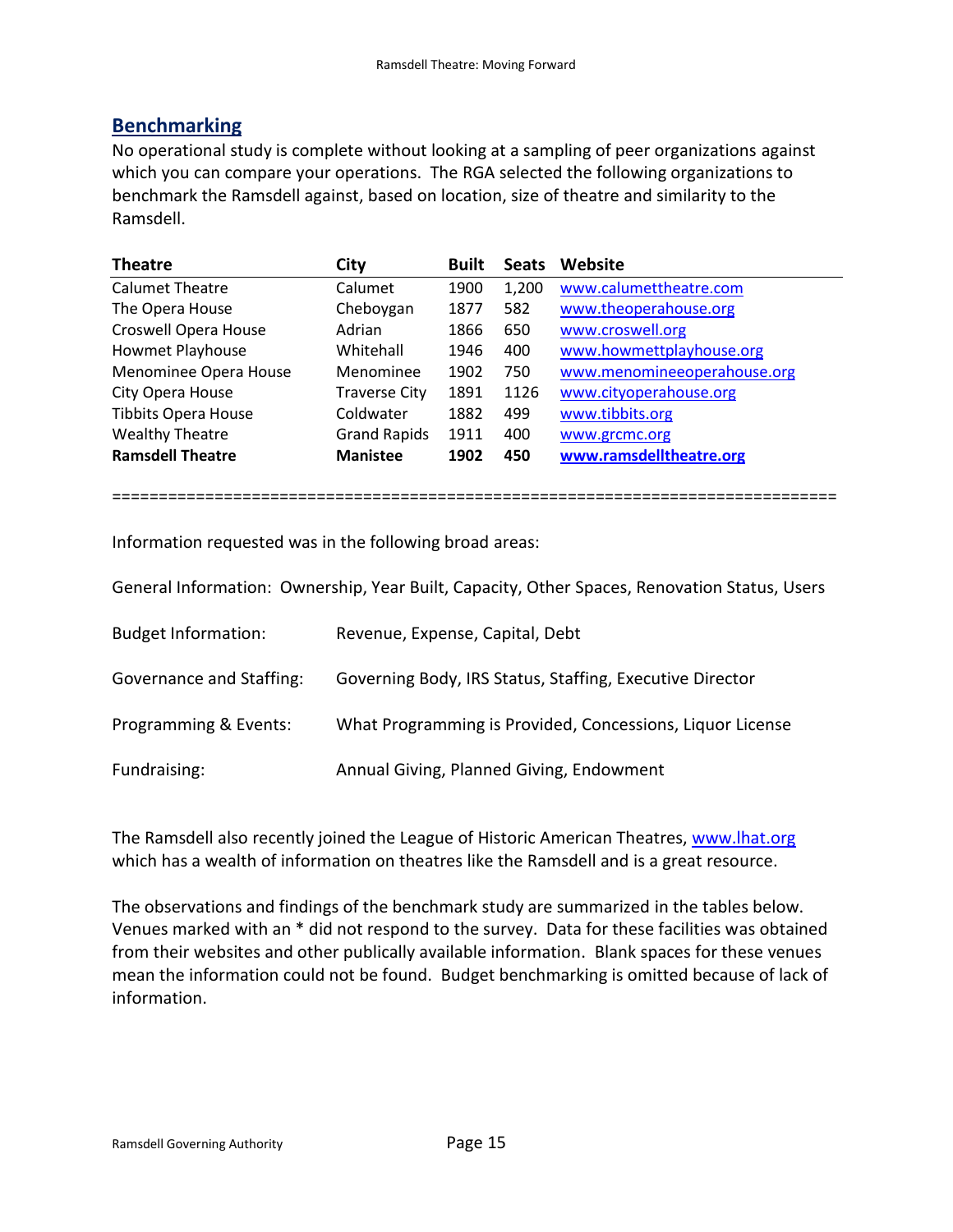# <span id="page-17-0"></span>**General Information**

|                     | <b>Ramsdell Theatre</b>     | <b>Calumet Theatre*</b> | The Opera House*         | <b>Croswell Opera House</b>  | Howmet*           | <b>Menominee Opera*</b> | City Opera*          | Tibbits Opera*       | Wealthy*            |
|---------------------|-----------------------------|-------------------------|--------------------------|------------------------------|-------------------|-------------------------|----------------------|----------------------|---------------------|
|                     |                             |                         |                          |                              | Playhouse         | House                   | House                | <b>House</b>         | <b>Theatre</b>      |
| Owner               | City of Manistee            | Village of Calumet      | City of Cheboygan        | Croswell Opera House &       | City of Whitehall | Menominee Opera         | City of              | Tibbits Opera        | <b>Grand Rapids</b> |
|                     |                             |                         |                          | <b>Fine Arts Association</b> |                   | House Committee, Inc.   | <b>Traverse City</b> | Foundation &         | Community           |
|                     |                             |                         |                          |                              |                   |                         |                      | <b>Arts Council</b>  | Media Center        |
| Year Built          | 1902                        | 1900                    | 1877                     | 1866                         | 1946              | 1902                    | 1891                 | 1882                 | 1911                |
| Location            | Manistee                    | Calumet                 | Cheboygan                | Adrian                       | Whitehall         | Menominee               | <b>Traverse City</b> | Coldwater            | <b>Grand Rapids</b> |
| Capacity            | 450                         | 1,200                   | 582                      | 650                          | 400               | 750                     | 1,126                | 499                  | 400                 |
| <b>Other Spaces</b> | Ballroom (280)              | Ballroom (300)          |                          | Heritage Room (50)           |                   |                         |                      |                      | Micro Cinema        |
|                     | Hardy Hall (100)            |                         |                          | Art Gallery (30)             |                   |                         |                      |                      | (60)                |
|                     | (2) Classrooms              |                         |                          | Rehearsal Room (40)          |                   |                         |                      |                      | Meeting Room        |
|                     |                             |                         |                          |                              |                   |                         |                      |                      | (20)                |
|                     |                             |                         |                          |                              |                   |                         |                      |                      | West Lobby          |
|                     |                             |                         |                          |                              |                   |                         |                      |                      | (50)                |
| % Renovated         | 80%                         |                         |                          | 100%                         |                   | Just starting           |                      | In process           | 100%                |
|                     |                             |                         |                          |                              |                   | Not in operation        |                      |                      |                     |
| \$ Needed           | \$750,000                   |                         |                          | \$2,000,000 (Cap Imp)        |                   | \$8,000,000             |                      |                      |                     |
| <b>User Groups</b>  | Manistee Civic Players      | Calumet Players         | <b>Northland Players</b> | Limited; Producing           | White Lake        |                         | Wharton              | <b>Branch County</b> |                     |
|                     | Manistee Art Institute      |                         |                          | Theatre                      | Dramatic Club     |                         | Center               | Community            |                     |
|                     | Ingrid Bond School of Dance |                         |                          |                              |                   |                         |                      | Theatre              |                     |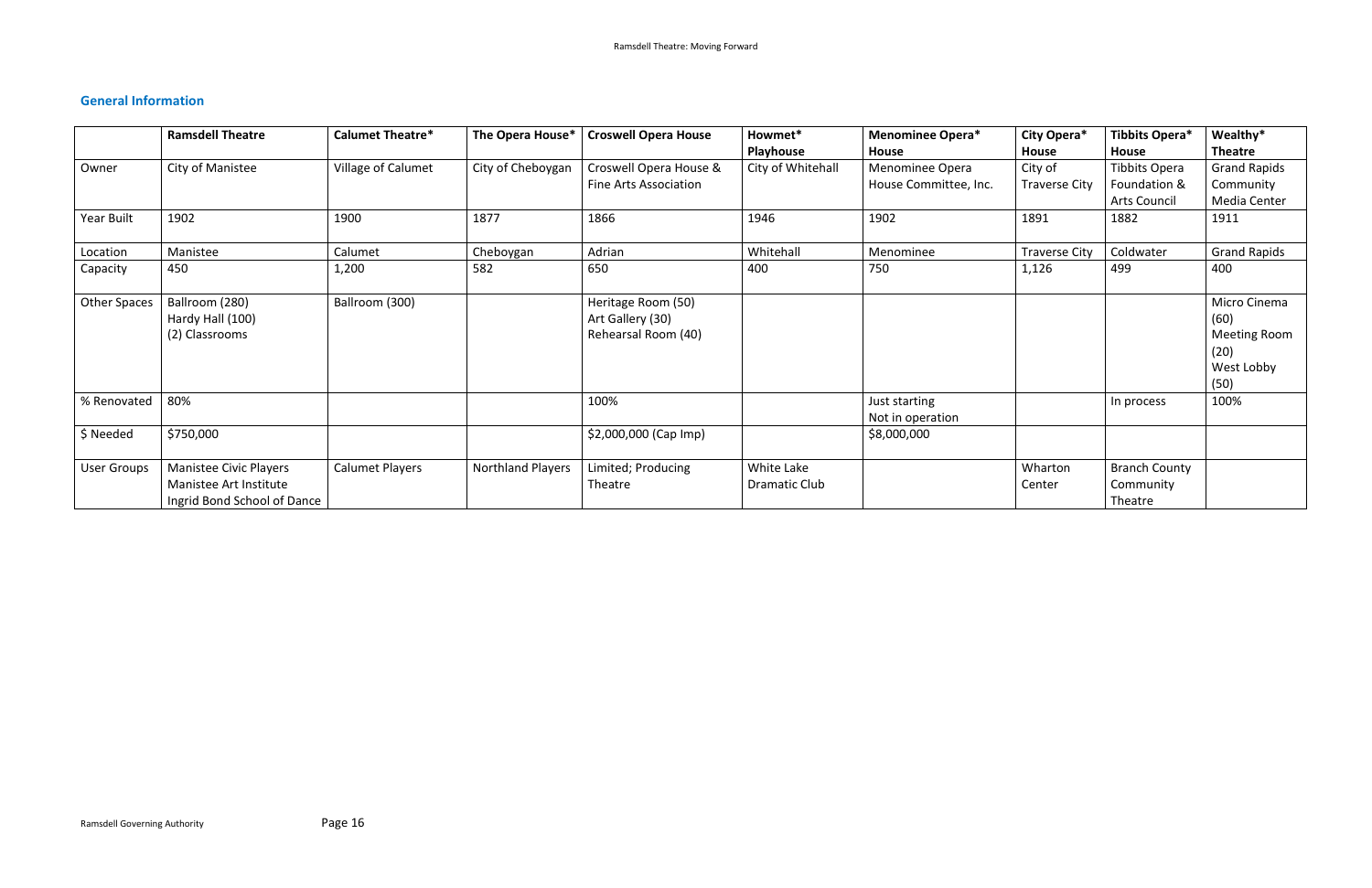# <span id="page-18-0"></span>**Governance & Staffing**

|                       | <b>Ramsdell Theatre</b>                     | <b>Calumet Theatre</b>                   | The Opera House | <b>Croswell Opera House</b>                    | <b>Howmet Playhouse</b>                   | <b>Menominee Opera House</b> | <b>City Opera House</b>                        | <b>Tibbits Opera</b><br>House        | <b>Wealthy Theatre</b>        |
|-----------------------|---------------------------------------------|------------------------------------------|-----------------|------------------------------------------------|-------------------------------------------|------------------------------|------------------------------------------------|--------------------------------------|-------------------------------|
| Governing             | <b>Ramsdell Theatre Civic</b>               | <b>Calumet Theatre</b>                   | Cheboygan Area  | <b>Croswell Opera House</b>                    | City of Whitehall                         | Menominee Opera House        | City Opera House                               | <b>Tibbits Opera</b>                 | <b>Grand Rapids Community</b> |
| Body\Board            | & Cultural Center Board                     | Company                                  | Arts Council    | & Fine Arts                                    |                                           | Committee, Inc.              | Heritage                                       | Foundation &                         | Media Center                  |
|                       |                                             |                                          |                 | <b>Association Board</b>                       |                                           |                              | Association                                    | Arts Council                         |                               |
| Number of<br>Members  | $\overline{7}$                              | 18                                       | 14              | 17                                             |                                           |                              | 12                                             | 17                                   |                               |
| 501(c)(3)             | <b>No</b><br>Yes Friends of the<br>Ramsdell | Yes                                      | Yes             | Yes                                            | <b>No</b><br>Yes Friends of the<br>Howmet |                              | Yes                                            | Yes                                  | Yes                           |
| Employees             | 2 part time                                 | 5                                        | 6               | 6 full time<br>3 part time                     |                                           |                              | Contracts with<br><b>MSU Wharton</b><br>Center | 11                                   | 5                             |
| Executive<br>Director | <b>No</b>                                   | Yes                                      | Yes             | Yes                                            | Yes                                       |                              |                                                | Yes                                  |                               |
| Caretaker             | 2 $\frac{1}{2}$ time                        |                                          |                 | Contractual<br>\$1,300 per month               |                                           |                              |                                                | $\overline{2}$                       | $\mathbf 1$                   |
| Administration        | City Staff                                  |                                          |                 | 6 full time<br>3 part time                     | City staff                                |                              |                                                | 5 <sup>1</sup>                       | -1                            |
| <b>Site Managers</b>  | Contractual                                 |                                          |                 | Volunteers                                     |                                           |                              |                                                |                                      |                               |
| Lights                | Contractual                                 | Have artistic /<br>technical<br>director | In house        | Contractual                                    |                                           |                              |                                                | $\mathbf{1}$                         |                               |
| Sound                 | Contractual                                 | Have artistic /<br>technical<br>director | In house        | Contractual                                    |                                           |                              |                                                | $\mathbf{1}$                         | $\mathbf{1}$                  |
| <b>Box Office</b>     | Volunteer<br>MyNorthTickets (online)        | Online tickets                           | Online tickets  | 1 Manager, 1 pt for<br>shows<br>TYTix (online) | No online tickets                         |                              | Online thru<br><b>Wharton Center</b>           | $2^{\circ}$<br><b>Online Tickets</b> | $\mathbf{1}$                  |
| Ushers                | Volunteer                                   |                                          | Volunteers      | Volunteers                                     |                                           |                              |                                                | Volunteer                            |                               |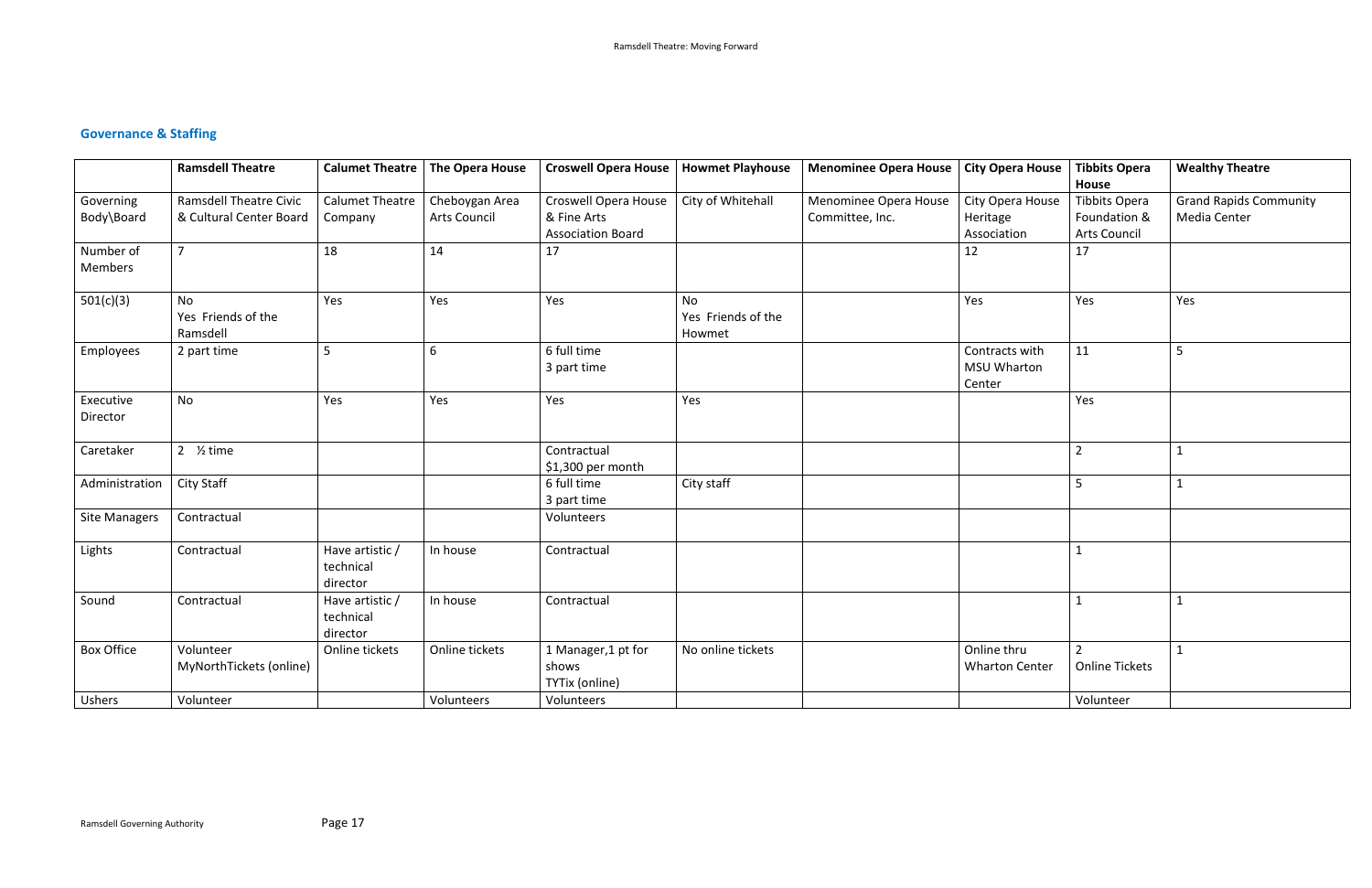# **Programming & Events**

|                        | <b>Ramsdell Theatre</b>                        | <b>Calumet Theatre</b>              | <b>The Opera House</b>                | <b>Croswell Opera House</b>                          | <b>Howmet Playhouse</b>          | <b>Menominee Opera</b><br><b>House</b> | <b>City Opera House</b>                | <b>Tibbits</b><br>Opera<br>House | Wealthy<br><b>Theatre</b> |
|------------------------|------------------------------------------------|-------------------------------------|---------------------------------------|------------------------------------------------------|----------------------------------|----------------------------------------|----------------------------------------|----------------------------------|---------------------------|
| Movies                 | Yes - DVD                                      |                                     |                                       | Yes - DVD                                            | Yes                              |                                        |                                        |                                  | Yes                       |
| <b>MET Opera</b>       | Yes                                            |                                     |                                       | <b>No</b>                                            |                                  |                                        |                                        |                                  |                           |
| Concerts               | Little Night Music series                      | Yes                                 | Yes                                   | Several single night<br>concerts\events              | Yes                              |                                        | Yes                                    | Yes                              | Yes                       |
| Live Theatre           | MCP, about 6 per year                          | Yes                                 | Yes                                   | Up to 11 per year                                    | Yes<br><b>CMU Summer Theatre</b> |                                        | Yes                                    | Yes                              | Yes                       |
| Art                    | MAI exhibits, classes,<br>permanent collection |                                     | Youth Arts Festival<br>Access to Arts | Lenawee Council Visual<br>Arts leases for 8-10 shows |                                  |                                        | Artist in<br>residence thru<br>Wharton | Yes                              |                           |
| Dance                  | One - classes<br>Two - performances            |                                     | Yes - classes                         | One - occasional rehearsal                           |                                  |                                        | Yes                                    |                                  | Yes                       |
| <b>Theatre Classes</b> | MCP - Occasionally                             |                                     | Yes - Children                        | Summer camp for children<br>ages 6-15                | Yes - youth                      |                                        | $Yes - thru$<br>Wharton                | Yes                              |                           |
| <b>Music Classes</b>   | Yes - one instructor                           |                                     |                                       | No - live orchestra for<br>theatre events            |                                  |                                        |                                        |                                  |                           |
| Weddings               | Yes - frequent                                 |                                     |                                       | As possible                                          |                                  |                                        |                                        |                                  |                           |
| Other                  | Various<br>Rotary show                         | Benefit variety show<br>Talent show |                                       | Birthday parties, Cabaret<br>events, Adrian Symphany | Various                          |                                        | Various                                | Various                          | Various                   |
| Concessions?           | Yes, limited                                   |                                     |                                       | Yes                                                  |                                  |                                        |                                        | Yes                              | Yes                       |
| Liquor License?        | No                                             |                                     |                                       | Yes                                                  |                                  |                                        |                                        |                                  | Yes                       |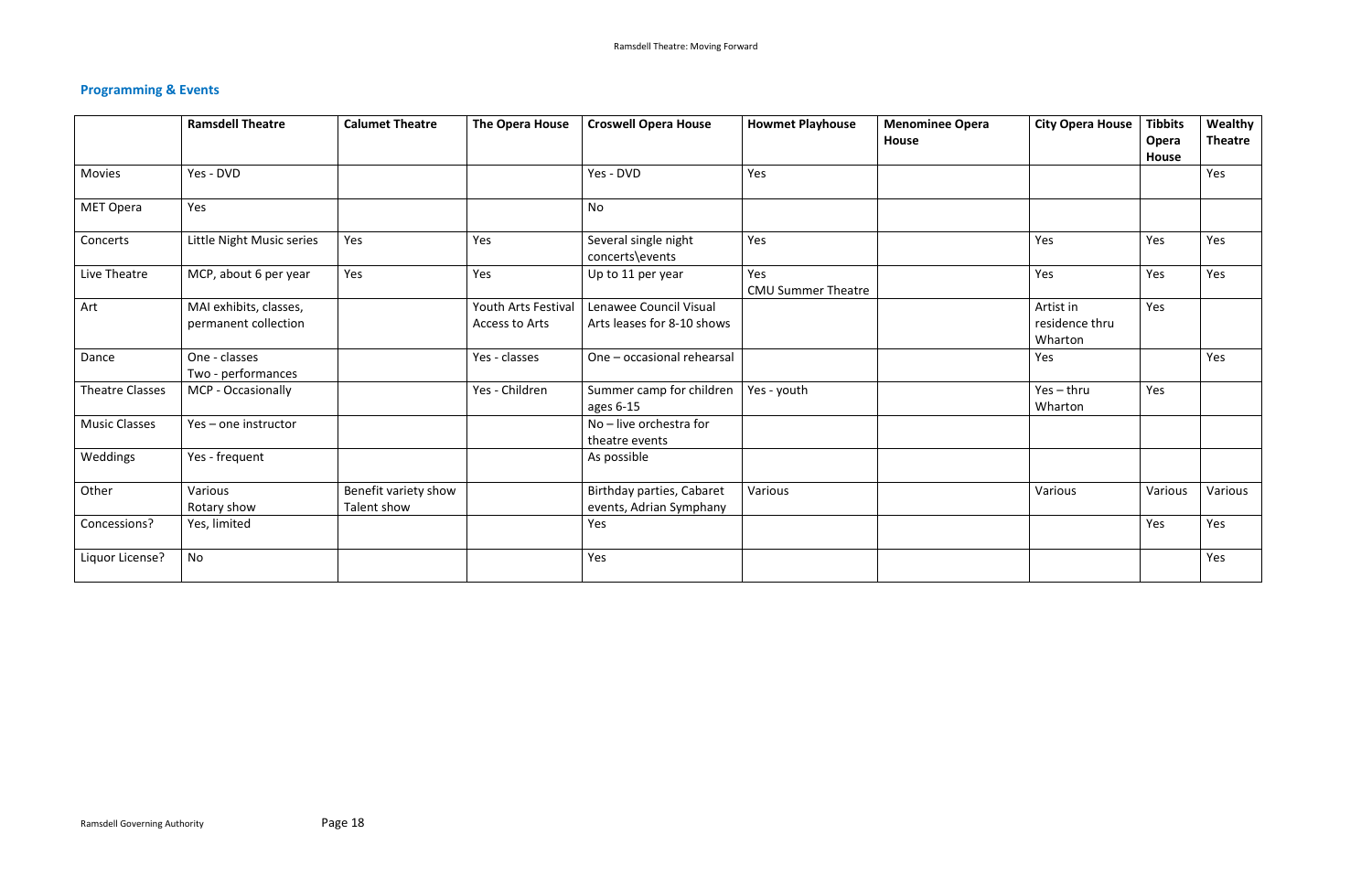# <span id="page-20-0"></span>**Fundraising**

|                       | <b>Ramsdell Theatre</b> | <b>Calumet Theatre</b> | <b>The Opera House</b> | <b>Croswell Opera House</b>        | <b>Howmet Playhouse</b>           | <b>Menominee</b>   | <b>City Opera</b> | <b>Tibbits</b> | Wealthy        |
|-----------------------|-------------------------|------------------------|------------------------|------------------------------------|-----------------------------------|--------------------|-------------------|----------------|----------------|
|                       |                         |                        |                        |                                    |                                   | <b>Opera House</b> | <b>House</b>      | <b>Theatre</b> | <b>Theatre</b> |
| <b>Annual Giving</b>  | No                      | Yes 400 members        | Yes                    | Yes >500 members                   | Yes                               | Yes                | Yes               | Yes            | Yes            |
| Amount Raised         | \$0                     |                        |                        | \$100,000                          |                                   |                    |                   |                |                |
| <b>Planned Giving</b> |                         | Yes                    |                        | No                                 |                                   |                    |                   | Yes            |                |
| <b>Amount Raised</b>  |                         |                        |                        | \$0                                |                                   |                    |                   |                |                |
| Endowment             | Yes                     | Yes                    |                        | Yes                                | Yes                               |                    |                   |                |                |
| Amount                | \$55,000                |                        |                        | \$35,000 & \$127,000               | \$187,000                         |                    |                   |                |                |
| Purpose               | Maintenance of interior |                        |                        | <b>Operations &amp; Facilities</b> | Programming, presentations,       |                    |                   |                |                |
|                       |                         |                        |                        |                                    | operations, repairs & maintenance |                    |                   |                |                |
| Time ED spends        | n\a                     |                        |                        | 35%                                |                                   |                    |                   |                |                |
| fundraising           |                         |                        |                        |                                    |                                   |                    |                   |                |                |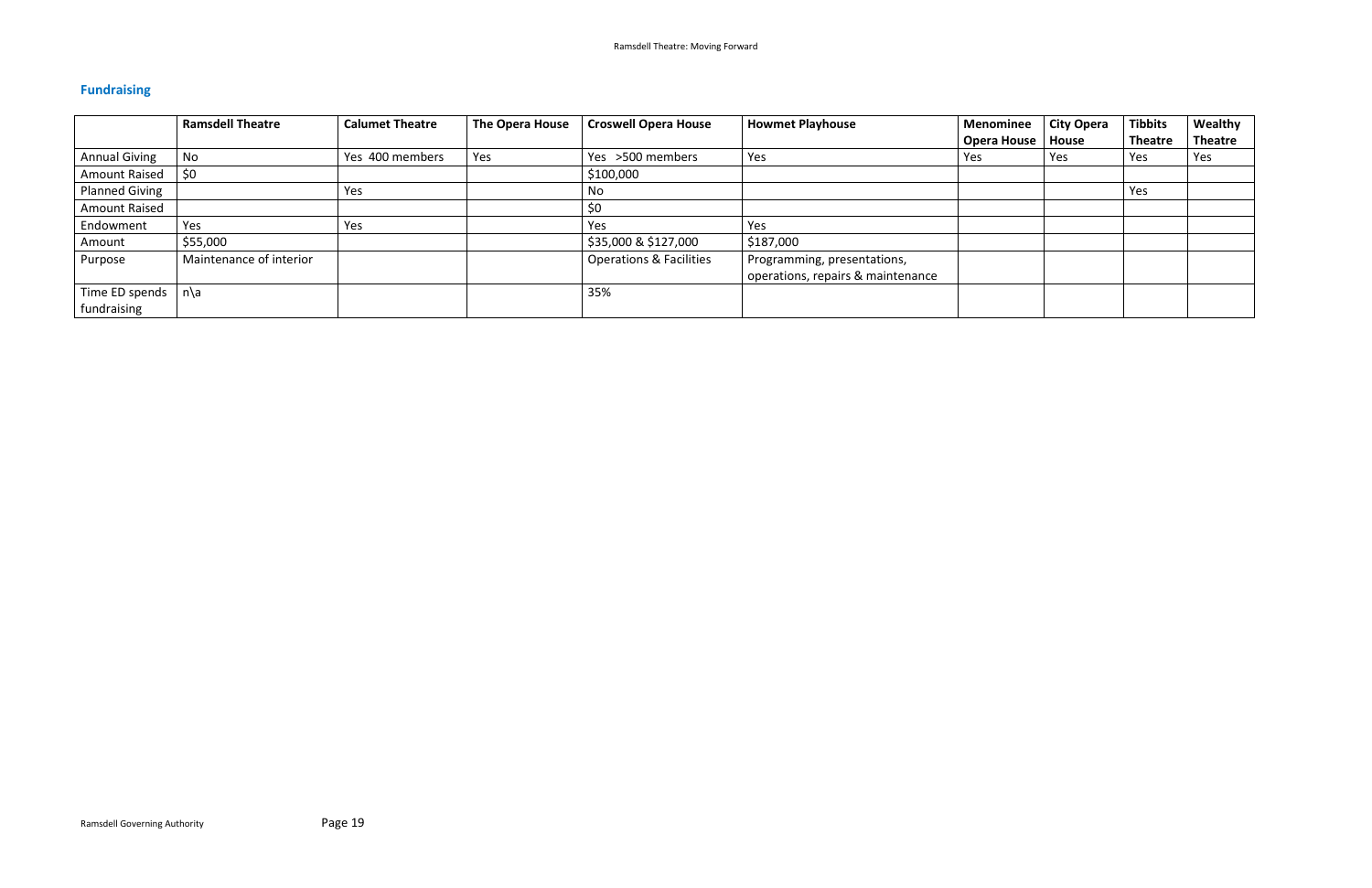#### <span id="page-21-0"></span>**Benchmark Observations**

Unfortunately, the response to the request for benchmarking was poor. Only Croswell Opera House responded in time to be included. We hope to obtain more responses and include them in a future update. However, a great deal of information was able to be obtained from the organizations' websites and other sources. A few themes emerged from the data that was able to be obtained.

Ownership: Five of the nine are owned by a municipality. The remaining four are owned by non-profit organizations.

Users: Five of the nine have community theatre groups; one has is its own producing company.

Governance: Most of the governing boards are larger than the RGA. This is likely because these boards, unlike the Ramsdell, are active in fundraising. When the Ramsdell Theatre Restoration Project was active, it had a larger board that was consistent with the sizes noted here. Howmet Theatre in Whitehall is the most similar in terms of ownership and management.

Executive Director: Seven of the nine have an executive or managing director. One is not open. One is managed by a major university thru a contract. The Ramsdell does not have an executive director. This is a major weakness of the Ramsdell.

Staffing: Each theatre staffs their operation a bit differently, and without benchmark responses, inadequate information exists to draw ironclad conclusions. However, it is apparent that nearly every venue has higher dedicated staffing levels than the Ramsdell currently has.

Programming: The Ramsdell's programming stacks up well against the other venues, in terms of variety. Not enough information was available to make a comparison on quantity and profitability of the events.

Fundraising: Eight of the nine theatres have an annual giving program. The Ramsdell is the only one that does not. This is a major weakness of the Ramsdell.

Endowment: Three of the facilities, including the Ramsdell, have some type of endowment.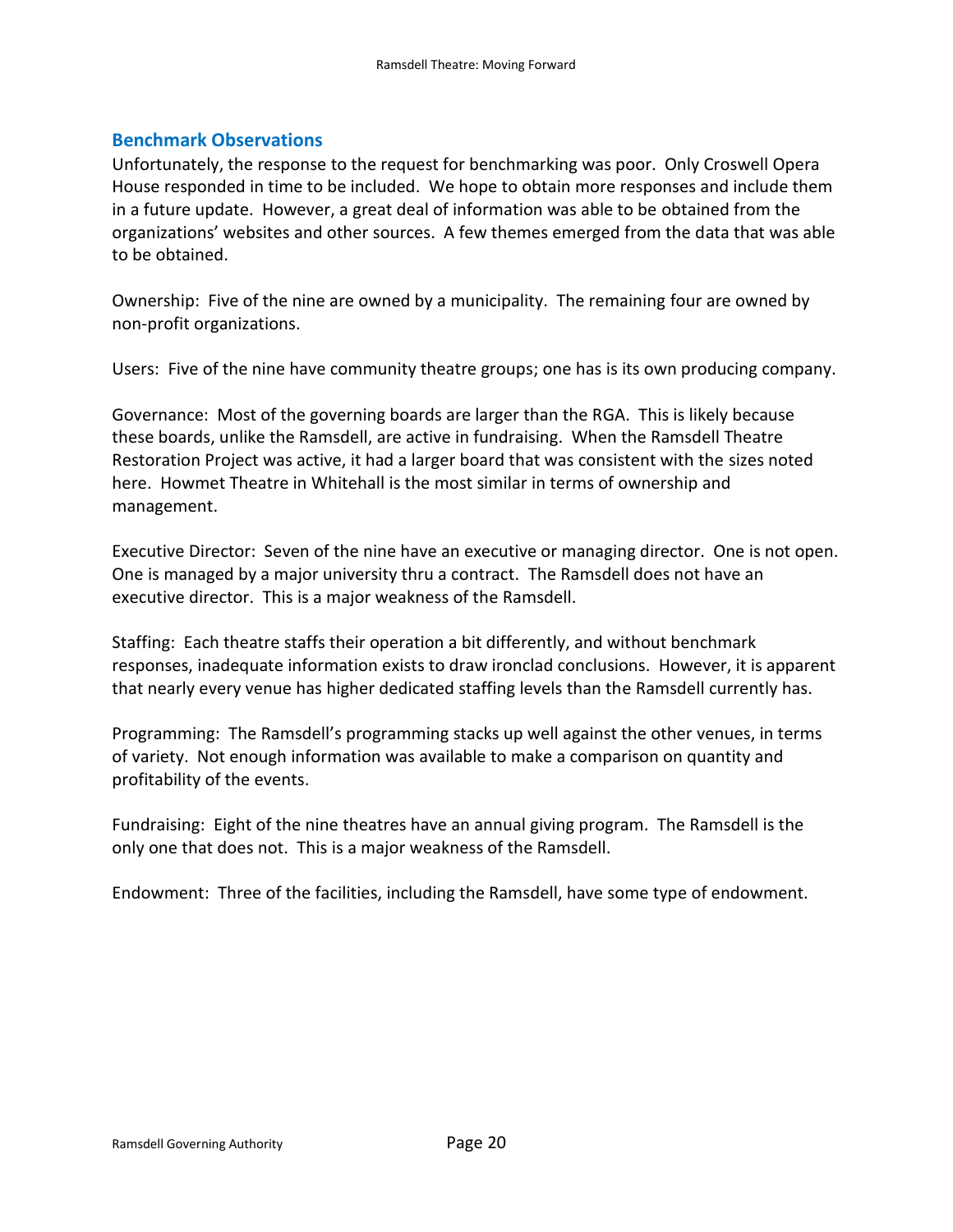## <span id="page-22-0"></span>**Alternative Operating Models**

There are several different organizational and operational structures that can be looked at to run the Ramsdell. There are hundreds of small, historic theatres across the country, each with their own unique history, community and challenges. Each theatre has a slightly different organizational structure, funding model, level of programming, renovation status, strategic partnerships and collaborative efforts. Whatever the chosen structure, each Theatre has arrived at it based on their unique needs and ongoing "evolution" towards a viable entity. There is no cookie cutter approach.

However, with that said, there are several common threads that run through all successful operational models. The two biggest are widespread community support and an engaged, active Executive Director.

The study looks at the status quo and several other operational models that could be explored. For each alternative, it provides the following:

| Description: | Brief description of what the model is.                                  |
|--------------|--------------------------------------------------------------------------|
| Discussion:  | A discussion of the model including assumptions and other relevant info. |
| Programming: | A discussion of how programming at the theatre would be impacted.        |
| Financial:   | A discussion on how the finances of the Ramsdell would be impacted.      |
| Pros & Cons: | A brief synopsis of advantages and disadvantages of the model.           |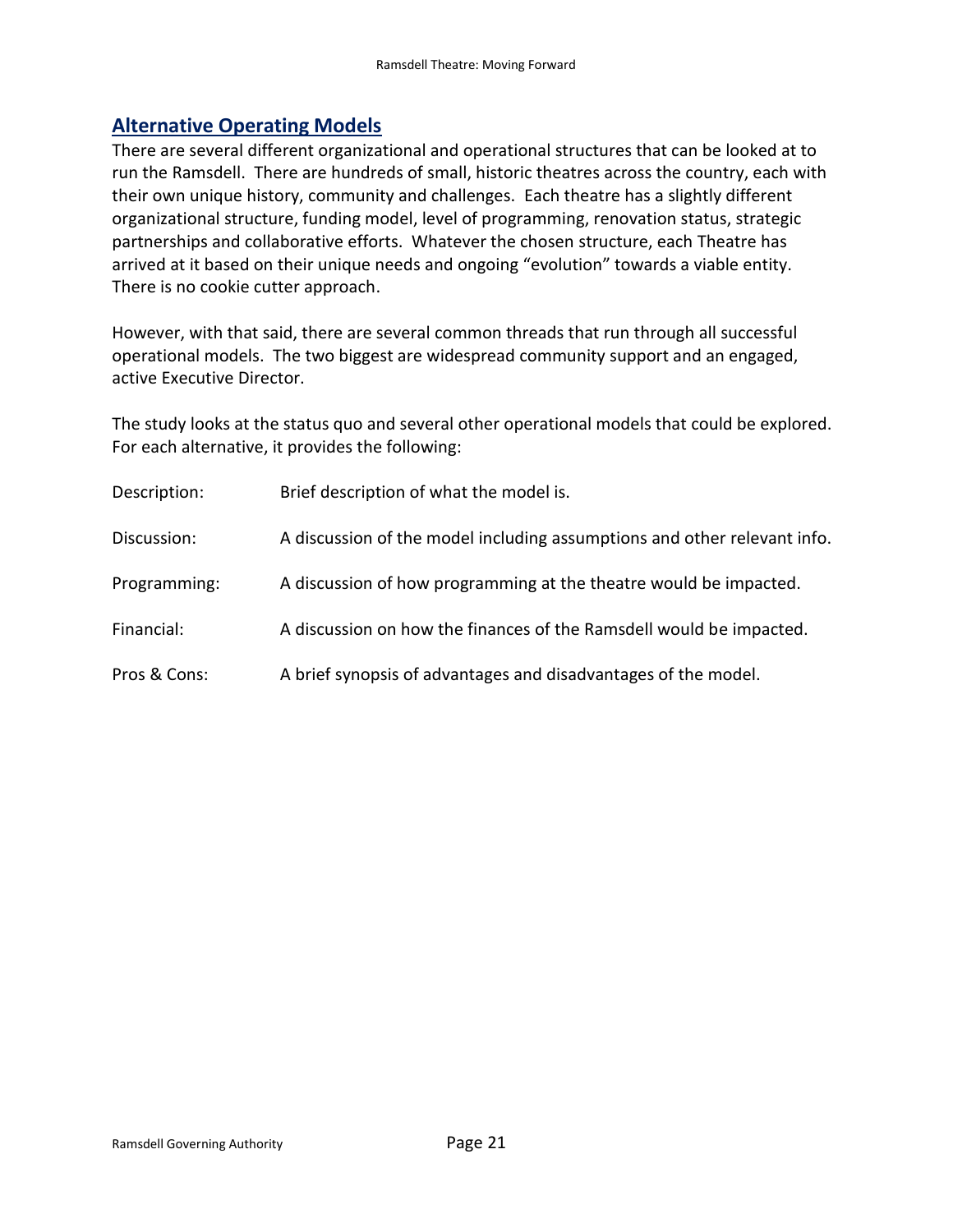#### <span id="page-23-0"></span>**Status Quo**

**Description:** The status quo model assumes that operations continue as they have for the past several years, described fully earlier in the paper, using a mixture of paid part-time Ramsdell staff and full time City staff. The RGA would continue to provide oversight.

**Discussion:** This model assumes that the level of funding for the Ramsdell is relatively static and that no large programming or marketing initiatives can be undertaken as a result of staffing and funding limitations. It also assumes that non-Ramsdell workload of City staff providing administrative services does not change significantly, nor does the availability of staff for these functions diminish due to resignation, restructuring or retirement.

**Programming Impacts:** Staff is currently largely maxed out in its ability to schedule and manage a larger quantity and\or increased variety of City-sponsored programming. Additional events would have to be brought in by outsiders with little City involvement, except for minimal publicity and providing site management.

**Financial Implications:** Under the status quo model, incremental gains in revenue, programming and margins can be expected as staff becomes more familiar with operating the Ramsdell. This approach will not likely provide break-even performance for operations and certainly will not fund any additional capital needs or existing debt service.

| Pros                                  | Cons                                         |
|---------------------------------------|----------------------------------------------|
| No or minimal additional cost         | City staff not spending as much time on core |
|                                       | responsibilities                             |
| Building used as has been in the past | Does not move towards sustainability         |
|                                       | Does not increase programming                |
|                                       | Does not take advantage of fundraising       |
|                                       | opportunities                                |
|                                       | Does not provide professional management     |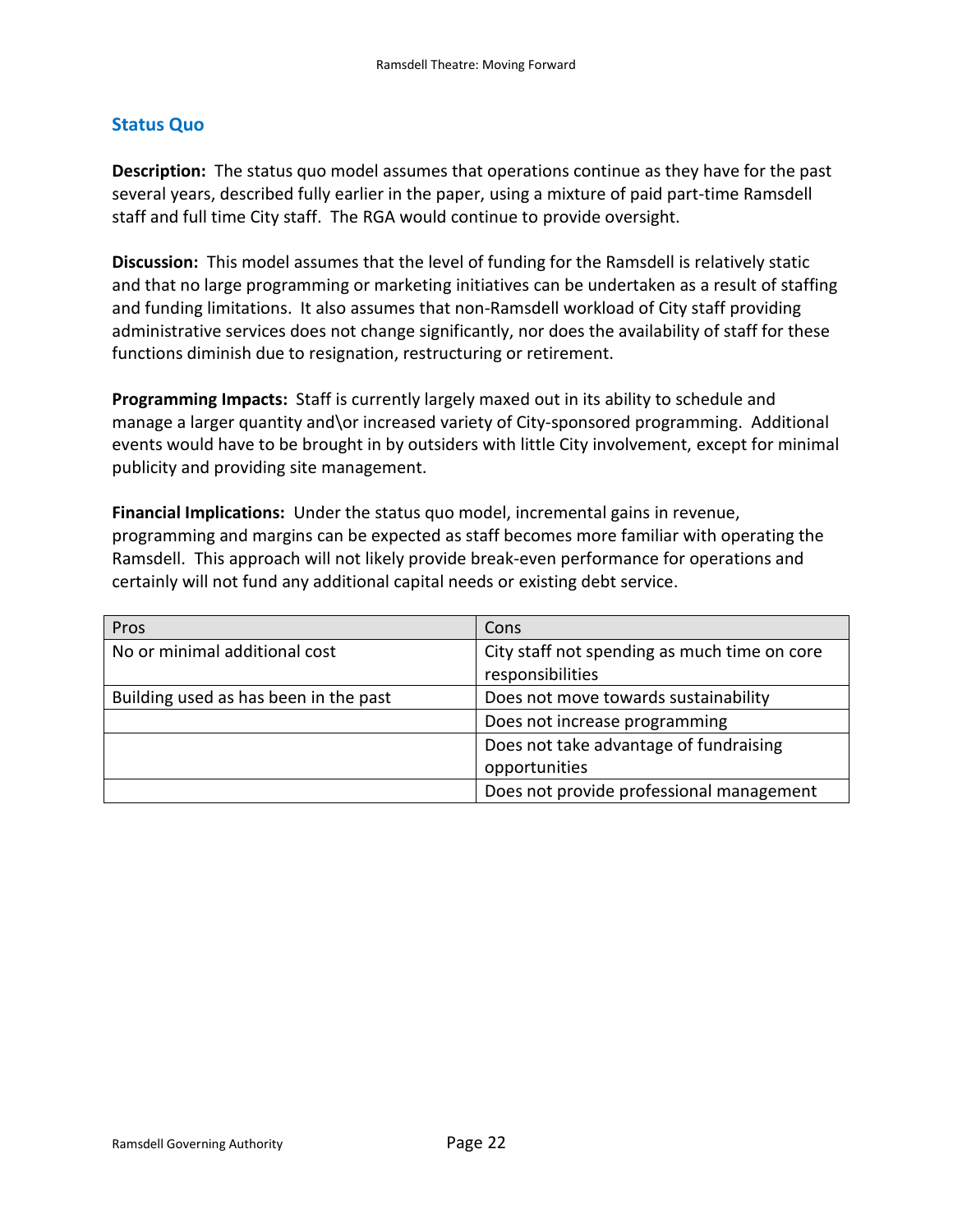#### <span id="page-24-0"></span>**Executive Director**

**Description:** The Executive Director model envisions hiring a full-time, professional Executive Director (ED) to oversee the operations and management of the Ramsdell under the supervision of the RGA. The RGA feels that an ED is necessary under any of the operating models presented. The RGA is empowered under ordinance to hire an ED with the approval of City Council.

**Discussion:** An Executive Director would have an immediate positive impact on the Ramsdell. This position would be able to move the Ramsdell forward in a method that cannot be reached thru the status quo of having several individuals manage the Ramsdell "in addition" to their regular full-time responsibilities. The ED would be fully engaged and dedicate 100% of their efforts to making sure the Ramsdell does everything possible to succeed. It would provide a level of expertise that is now lacking. This individual would need to have a high profile in the community. Some of the qualities\traits that we would be looking for in an ED candidate would include:

Personable Theatre Management Experience Self-starter\Takes Initiative Marketing\Promotion Experience Technologically Savvy **Grant Writing** Extensive Fund Raising Experience

Good Listener\Communicator Persuasive\Compelling Personality

The ED would be responsible for the day to day operations and management of the Ramsdell. It is likely that at least one third of the ED time would be spent doing fund development. This would include both annual and planned giving. An active annual giving program could generate significant revenue to help offset operational costs. A successful planned giving program would help ensure that the past investment poured into the Ramsdell is taken care of and does not become an additional burden down the road. The largest generational wealth transfer ever will happen in the next 20 to 30 years, and we need to be in a position to capitalize on this.

The RGA will measure the success of the ED through concrete metrics in the following areas. This will ensure that the ED is being held accountable for their performance and keep everyone focused on the end goal which is Ramsdell sustainability.

- Annual Giving Program
- Planned Giving Program
- Ramsdell Brand Identity
- Level and Quality of Programming
- Strength and Quality of Strategic Partnerships
- Change in Ramsdell "Profitability"
- **Grants**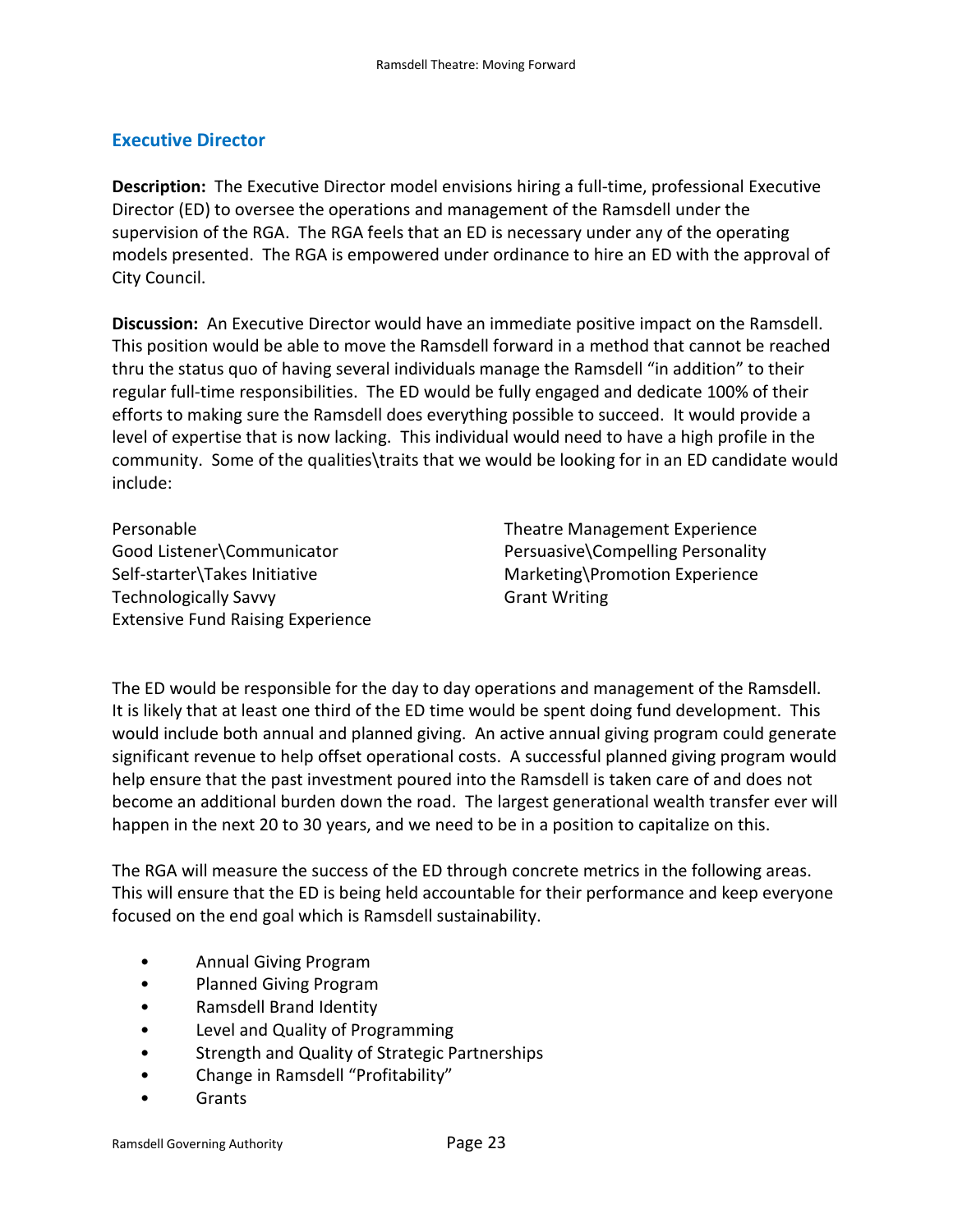**Operational Impacts:** The ED would assume most, but not all, of the administrative and operational tasks being conducted by City staff. For example, it is likely that City Hall staff would handle all the accounting, most of the cash handling and financial reporting. Construction projects would also be handled by City staff. Things like building scheduling, event coordination, booking, event reporting, staff scheduling and volunteer recruitment would be better handled by the ED. We also do not anticipate that the ED will be behind a desk forty hours a week. In order to succeed they also need to be out in the community, garnering support and meeting with donors and such. Marketing and promotions would also be a key part of the ED's job.

**Financial Implications:** The current Ramsdell budget does not have sufficient resources to hire an ED. This position will have to be funded by the City. We believe the most plausible scenario to fund this position is that City Council make a three-year commitment to an ED for the Ramsdell, paid for out of General Fund fund balance. It would mean an approximate doubling in operational funding for the Ramsdell to \$120,000 from \$60,000 per year, or \$180,000 over a three year period. This additional investment is equal to about a 1% increase in the general fund budget.

This scenario should be viewed as a "worst case" scenario in terms of financial impact. Clearly, the RGA expects that the presence of an ED will lead to much higher revenues for the Ramsdell. In addition, there may be an opportunities to apply for capacity building grants that could fund a portion of this position, using the City's commitment as a match. The AES office is currently looking into this possibility.

As an example of this, annual giving is often modeled by using a pyramid structure. This helps keep the fund raiser on track and ensures that fundraising targets are realistic & achievable. The hypothetical example below shows a plan that raises \$50,000 for annual giving. The figure on the right shows how a fundraising strategy might work.

| Number of<br><b>Donors</b> | Size of<br>Gift | Total<br>Gift |
|----------------------------|-----------------|---------------|
| 1                          | \$10,000        | \$10,000      |
| 2                          | \$5,000         | \$10,000      |
| 4                          | \$2,500         | \$10,000      |
| 10                         | \$500           | \$5,000       |
| 100                        | \$50            | \$5,000       |
| 500                        | \$20            | \$10,000      |
| 617                        |                 | \$50,000      |

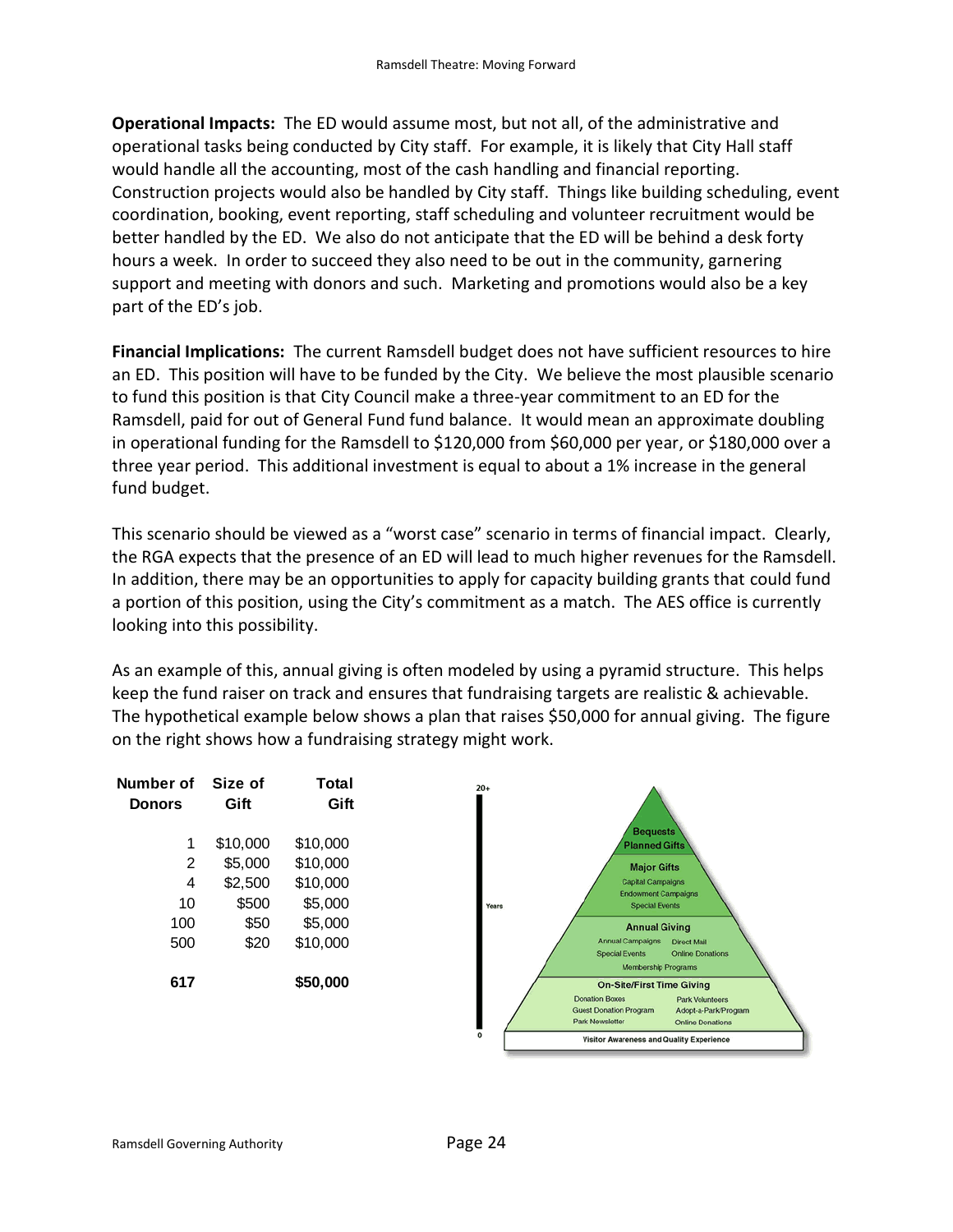| Pros                                         | Cons                                  |
|----------------------------------------------|---------------------------------------|
| Provides full-time leadership and oversight  | Additional cost                       |
| Provides needed expertise                    | Requires startup commitment from City |
| Take advantage of fundraising opportunities  |                                       |
| Take advantage of grant opportunities        |                                       |
| Increase utilization & programming           |                                       |
| Easier to structure cooperative arrangements |                                       |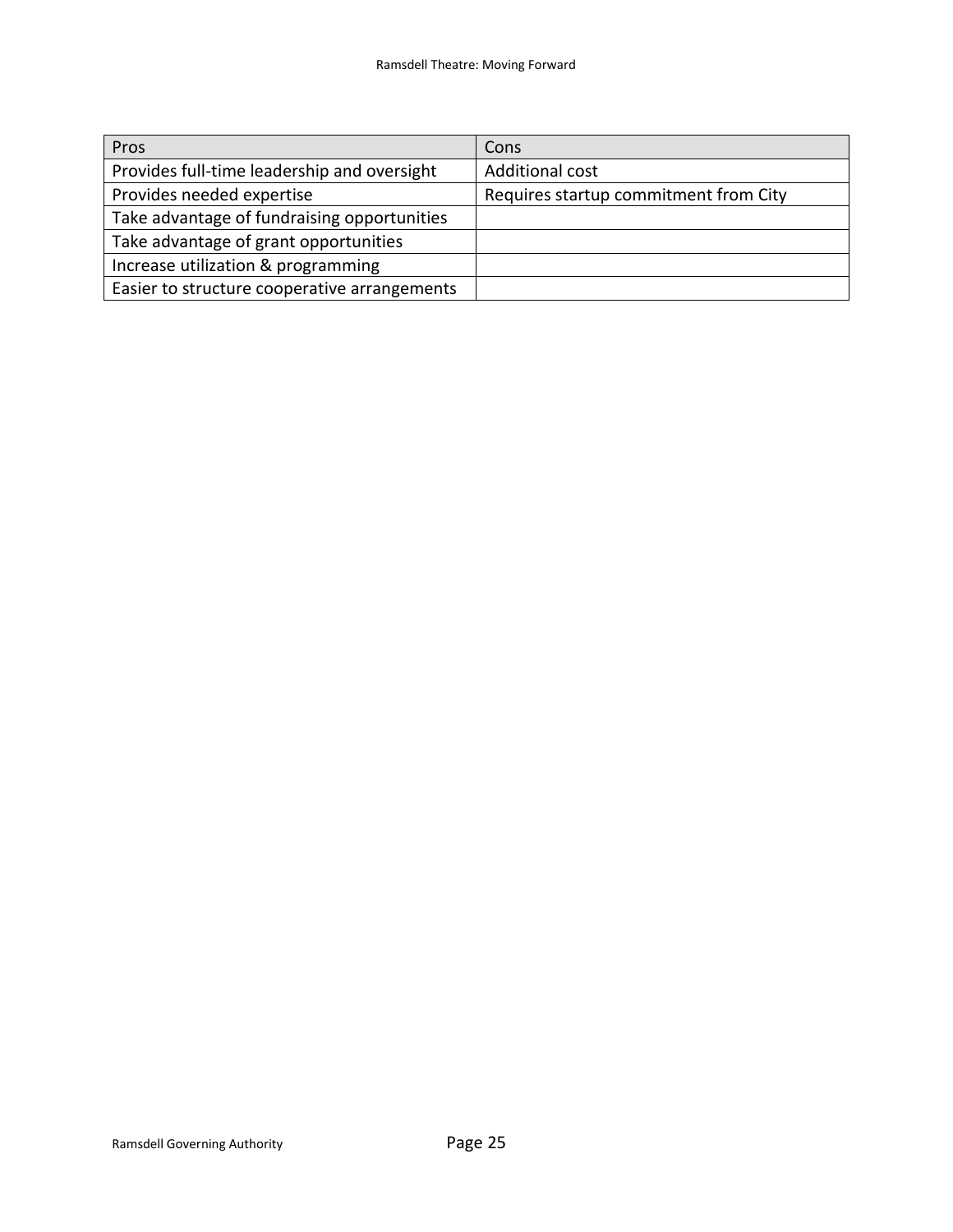#### <span id="page-27-0"></span>**Partnership with Vogue**

**Description:** This scenario envisions partnering with the Vogue Theatre Restoration Project ("Vogue") and sharing the cost of an Executive Director. This model would have an ED working on behalf of both organizations via a contractual agreement between the City and the Vogue.

#### **Assumptions:**

This model assumes that the Vogue would be interested in pursuing a joint venture to hire an ED. The RGA has approached the Vogue in the past regarding this and at that time they were not interested in discussions because they were focused on their capital campaign to raise funds for the needed Vogue construction, and they felt like they would need a full time director just for the Vogue. Now that this campaign is well along, and construction is underway, focus will necessarily move towards operational issues. It is a good time to broach the subject again. Towards that end, the new AES Director Kathy Adair has been asked to help facilitate a conversation with the Vogue in order to gauge their interest.

**Operational Impacts:** Jointly hiring an ED would have similar operational impacts to those mentioned in the Executive Director scenario, but to a significant lesser degree since the Ramsdell would not have a full forty hours of the ED's time. Duties not covered would fall back on City staff.

**Financial Implications:** Jointly hiring an ED would have similar financial impacts to those mentioned in the Executive Director scenario, but to a somewhat lesser degree since although the Ramsdell would not have a full forty hours of the ED's time, it would be sharing the cost.

| Pros                                         | Cons                                    |
|----------------------------------------------|-----------------------------------------|
| Provides enhanced, but less than full-time   | Additional cost                         |
| leadership and oversight                     |                                         |
| Provides needed expertise                    | May not realize the true benefit of the |
|                                              | position because their time is split    |
| Take advantage of fundraising opportunities  | Possible conflicts of interest between  |
|                                              | <b>Ramsdell and Vogue</b>               |
| Take advantage of grant opportunities        |                                         |
| Increase utilization & programming           |                                         |
| Easier to structure cooperative arrangements |                                         |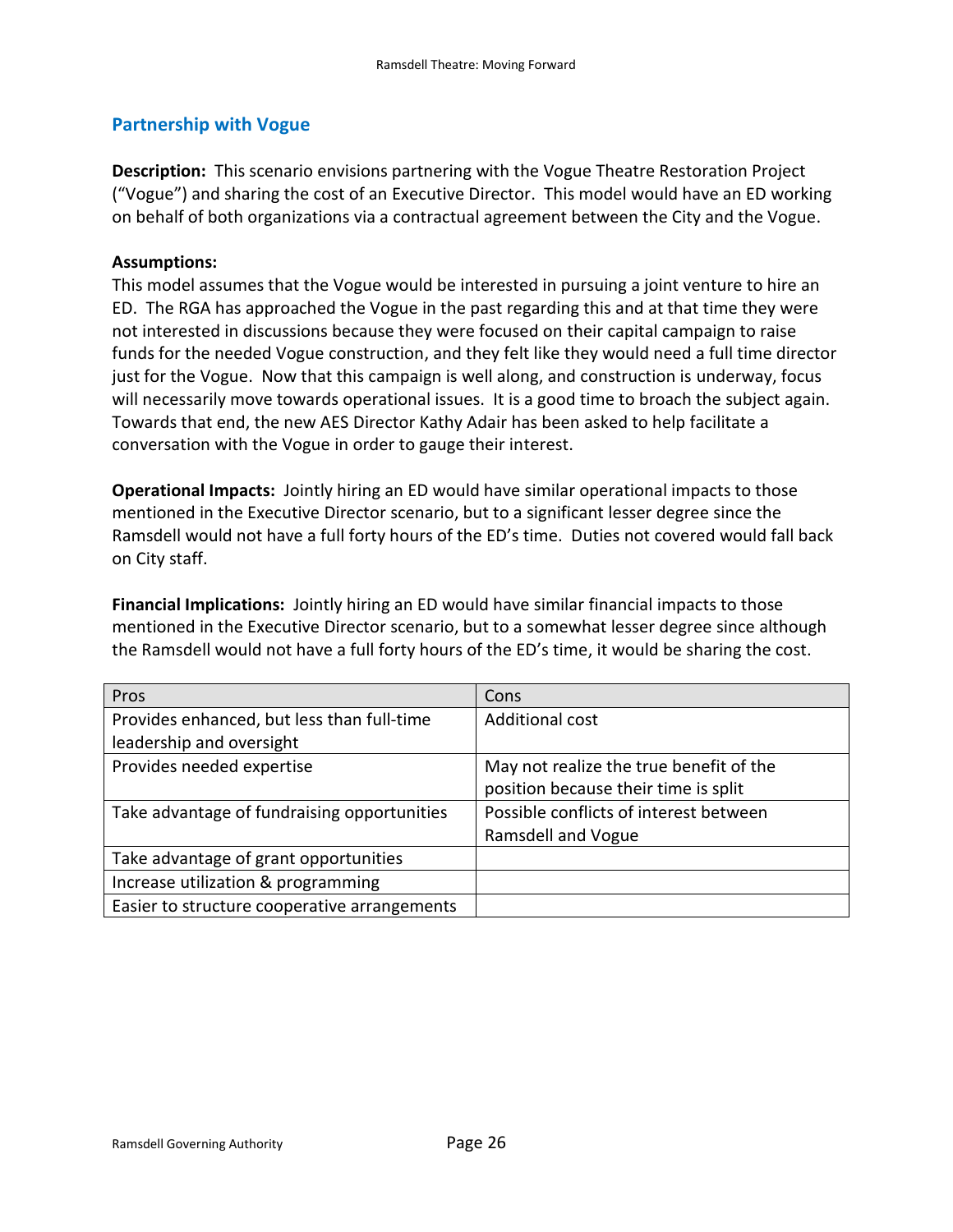#### <span id="page-28-0"></span>**Non-Profit Organization**

**Description:** This model envisions creating a non-profit organization to own and\or lease, operate and oversee the Ramsdell Theatre. This would be similar to the Vogue Theatre Restoration Project for the Vogue Theatre in Manistee or the City Opera House Heritage Association, Inc. for the Opera House in Traverse City.

**Discussion:** For this model to have credibility and work, any non-profit would have to have demonstrable financial and organizational capacity from the start to ensure that the model would be viable. The community invested significant resources in the Ramsdell and expects that it be taken care of appropriately. The challenge with this model is twofold. First, the core group of donors that sustained the RTRP have largely moved on to other endeavors and would have to be re-engaged. Second, the community has limited resources and it may not have the financial capacity to support two non-profit venues.

**Operational Impacts:** This model would relieve the City of most administrative and all operational responsibilities. Oversight by the RGA would continue, although at a greatly reduced level. Their role would be to simply enforce the provisions of the lease or agreement with the non-profit.

**Financial Implications:** This model would relieve the City of most but probably not all operational financial responsibilities. Specifics would depend on the particular arrangement. It should be clearly noted that this model was utilized with the MCP from 1974 to 2007. Also, it is almost certain that the City would be responsible for the outstanding debt on the facility. Finally, if the non-profit organization was ultimately unable to sustain itself, the City would have to step back in and continue operating and managing the Ramsdell.

| Pros                                          | Cons                                      |
|-----------------------------------------------|-------------------------------------------|
| Relieves City of operational responsibilities | Tried, and failed, before                 |
| Reduces some financial burden                 | Loss of control                           |
|                                               | May not provide needed expertise $w$ o ED |
|                                               |                                           |
|                                               |                                           |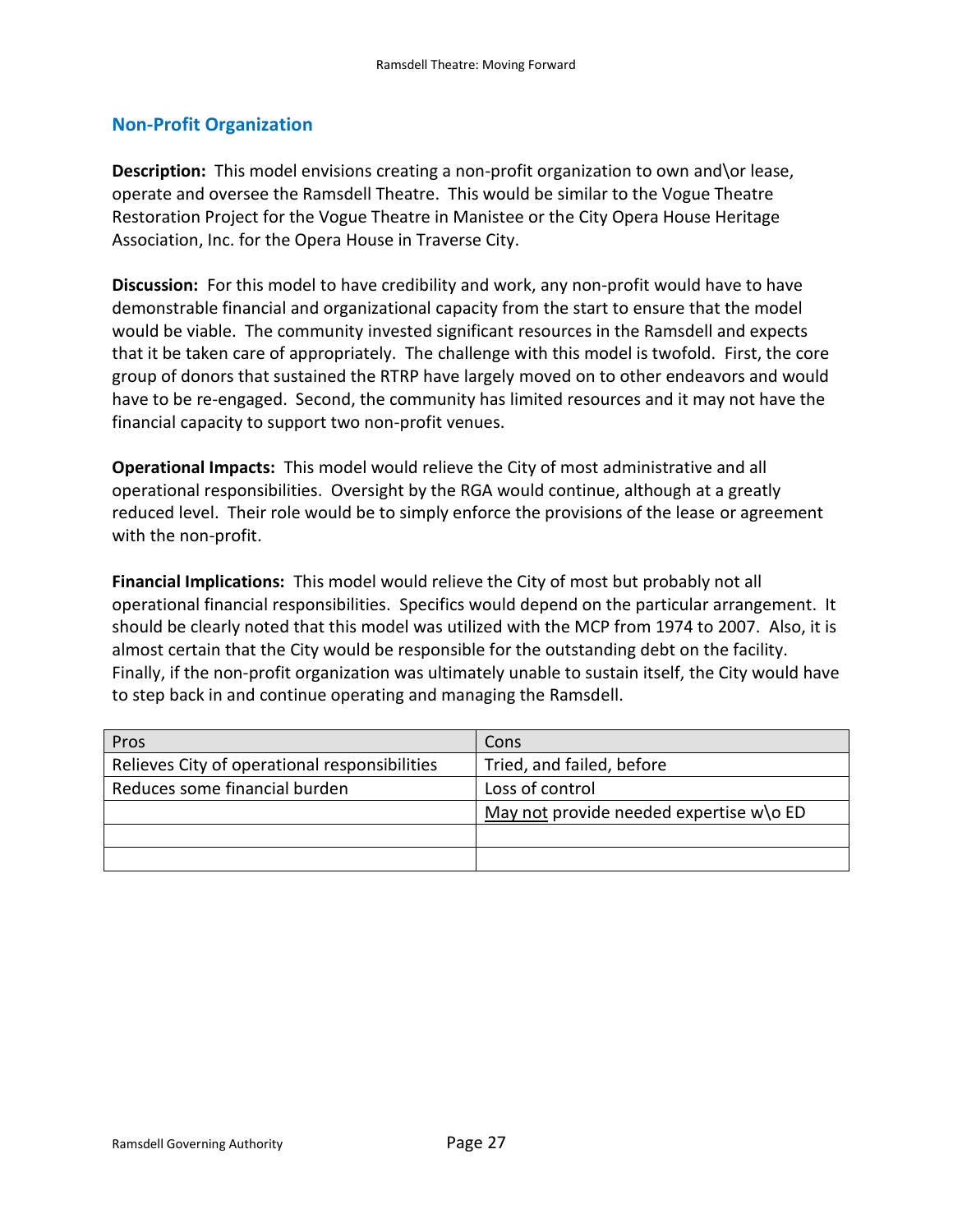### <span id="page-29-0"></span>**Millage Increase\Recreational Authority\County Authority**

**Description:** This scenario envisions having a county-wide or joint authority with a voted, dedicated millage that would own and operate the Ramsdell Theatre, and perhaps other assets.

**Discussion:** The City does not have the ability to levy a dedicated millage on its own to support the Ramsdell Theatre. As a home rule community with a 20 mill charter cap, the City is very limited in what additional millages can be imposed. The City currently levies 17.2957 mills. Its 20 mill charter limit has been reduced by the Headlee amendment to the Constitution to 17.7612. The City could choose to levy that additional .4655 mill and earmark the estimated \$80,000 in tax proceeds for the operation of the Ramsdell.

Another option would be to request a Headlee override vote and restore the 20 mill cap. It would then be able to levy up to 2.2388 additional mills as needed to support the operations of not only the Ramsdell but also general City operations and\or capital needs, such as streets.

There are other options available to provide taxpayer support for the Ramsdell. A third method would be to use PA 321 of 2000 - Recreational Authorities Act which provides for the establishment of recreational authorities to do a variety of things, among which is operate a public auditorium. The authority could levy not more than one mill for a period not more than 20 years and this requires a majority vote in each jurisdiction that would be part of the authority and levy the tax.

A fourth option is available under PA 261 of 1965 – County and Regional Parks. This law provides for a county (or regional) recreation commission.

All of these scenarios involve raising additional revenue thru a tax increase of some sort. Only the first one could be done unilaterally by City Council. The other three require voter approval. Given the state of the economy, general voter disdain for tax increases and the Council strategic goal of not raising taxes, the likelihood of this advancing appears remote. Notwithstanding these hurdles, it is important to note that the 2006 Citizen Service Survey indicated that 49.1% of the City residents would support paying an additional .5 mill to support the Ramsdell Theatre. Undecided residents came in at 14.4% and No was 36.5%. Furthermore, the 2010 MATRIX Operational Service Assessment stated that County or Regional support for the Ramsdell would be "ideal."

There has been discussion for quite some time now about having a county-wide or regional recreation authority. This would probably take over the duties of the Manistee Recreation Authority and would go a long way towards consolidating the many disparate organizations that currently are involved in recreation in the area. If crafted properly, it could support a variety of areas including the Ramsdell.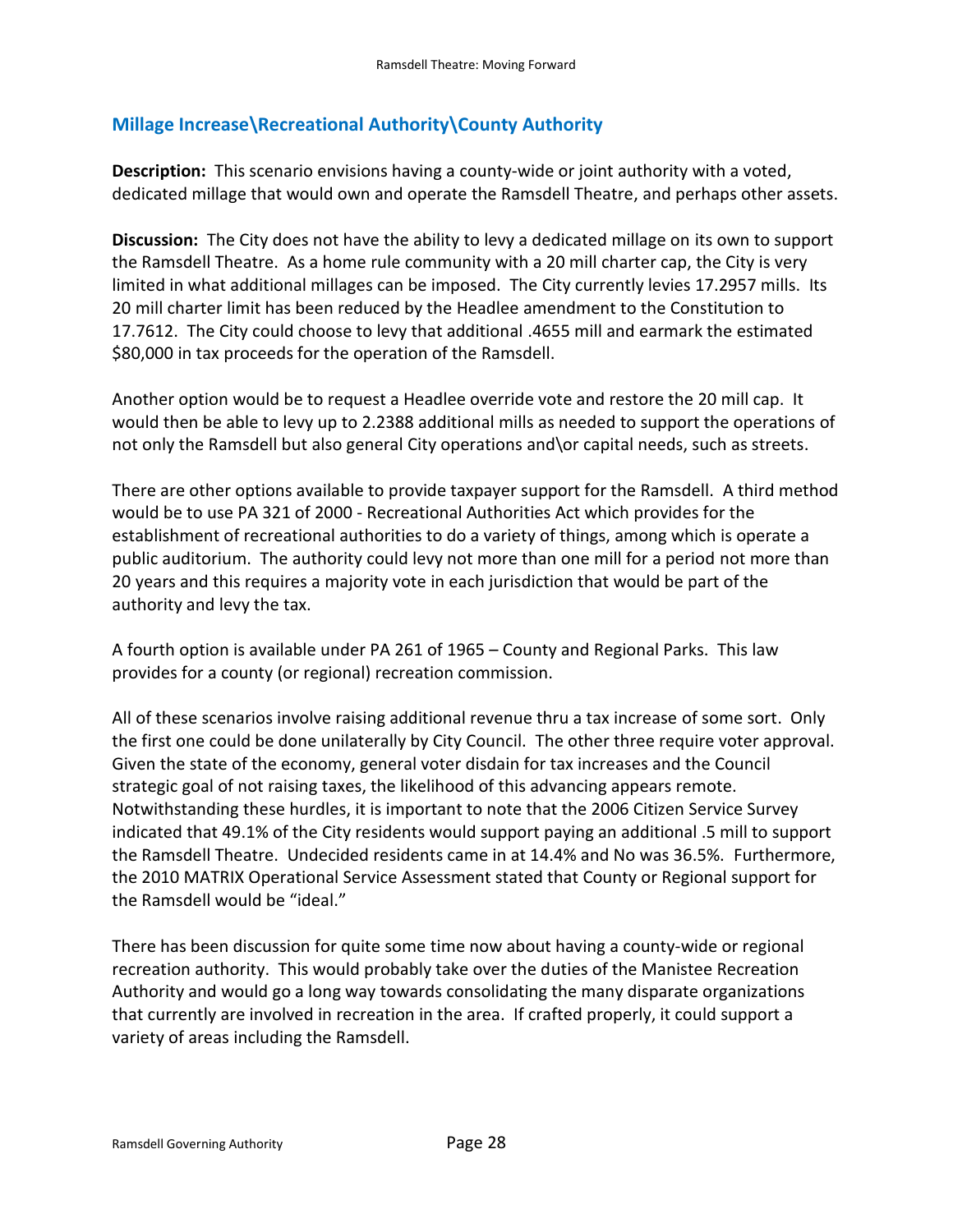**Operational Impacts:** Impacts would vary widely depending on what avenue was chosen and the result of negotiations leading up to implementation.

**Financial Implications:** Impacts would vary widely depending on what avenue was chosen and the result of negotiations leading up to implementation.

| Pros                                                      | Cons                                          |
|-----------------------------------------------------------|-----------------------------------------------|
| Ample revenue to support Ramsdell                         | Raises taxes                                  |
| May spread cost out over more than just City<br>residents | Loss of control                               |
| Removes general fund burden                               | Less than full time attention to the Ramsdell |
|                                                           |                                               |
|                                                           |                                               |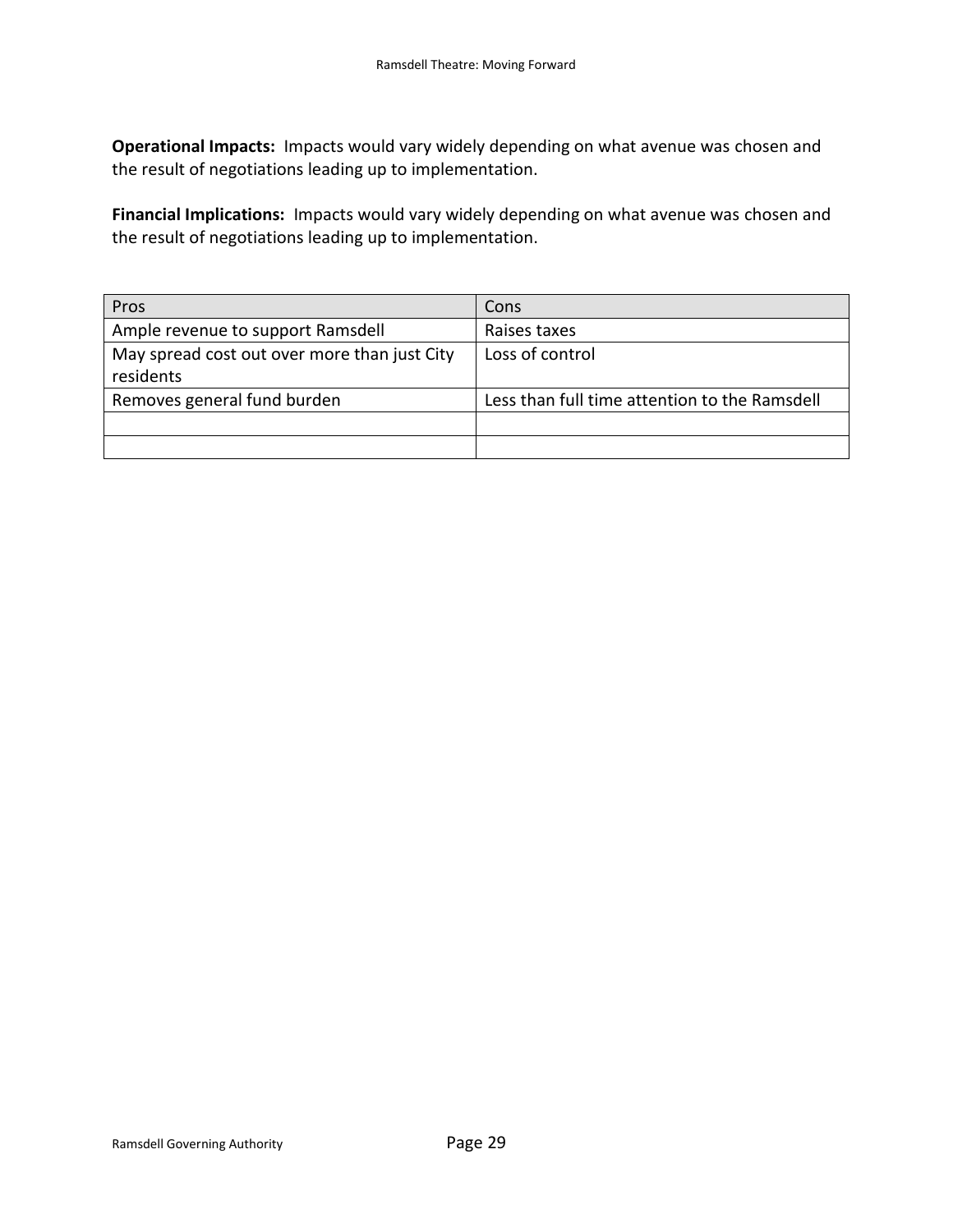#### <span id="page-31-0"></span>**Partnership with Major College**

**Description:** This scenario envisions a collaborative partnership with a university or large college to operate and\or provide significant programming for the Ramsdell Theatre. This could be similar to the arrangement that the non-profit operating the Traverse City Opera House has with Michigan State University Wharton Center for the Arts.

**Discussion:** An arrangement such as this would not occur unless the university or college has a compelling reason to expand its presence into our area, or perhaps some type of mandate to do so. Primary reasons the Wharton Center entered into an arrangement with the TC Opera House were a desire for added outreach to MSU's large alumni base up in the Traverse City area and the attractive demographic and economic makeup of the greater Traverse City area.

The City did reach out to the Wharton Center a few years ago when these negotiations were occurring to see if they would be interested in partnering with the Ramsdell if their talks fell thru. Given Manistee's population, demographics and location, it would be very difficult to strike a deal such as this. This option can certainly be explored, but the likelihood of a university being interested is probably very small.

**Operational Impacts:** This would relieve the City of most administrative and all operational responsibilities. Oversight by the RGA would continue, although at a greatly reduced level. Their role would be to simply enforce the provisions of the agreement.

**Financial Implications:** It is unlikely that any partnership struck would result in significant financial savings to the City. At a minimum, it is almost certain that the City would be responsible for the outstanding debt on the facility. There would also likely be some type of operational cost formula that would result in the City paying some amount on an annual basis.

| Pros                               | Cons                                                                |
|------------------------------------|---------------------------------------------------------------------|
| Frees up administrative staff time | Loss of control                                                     |
| Increased programming              | Possible squeezing out of "user groups" as<br>utilization increases |
| Professional management            | Minimal savings.                                                    |
|                                    |                                                                     |
|                                    |                                                                     |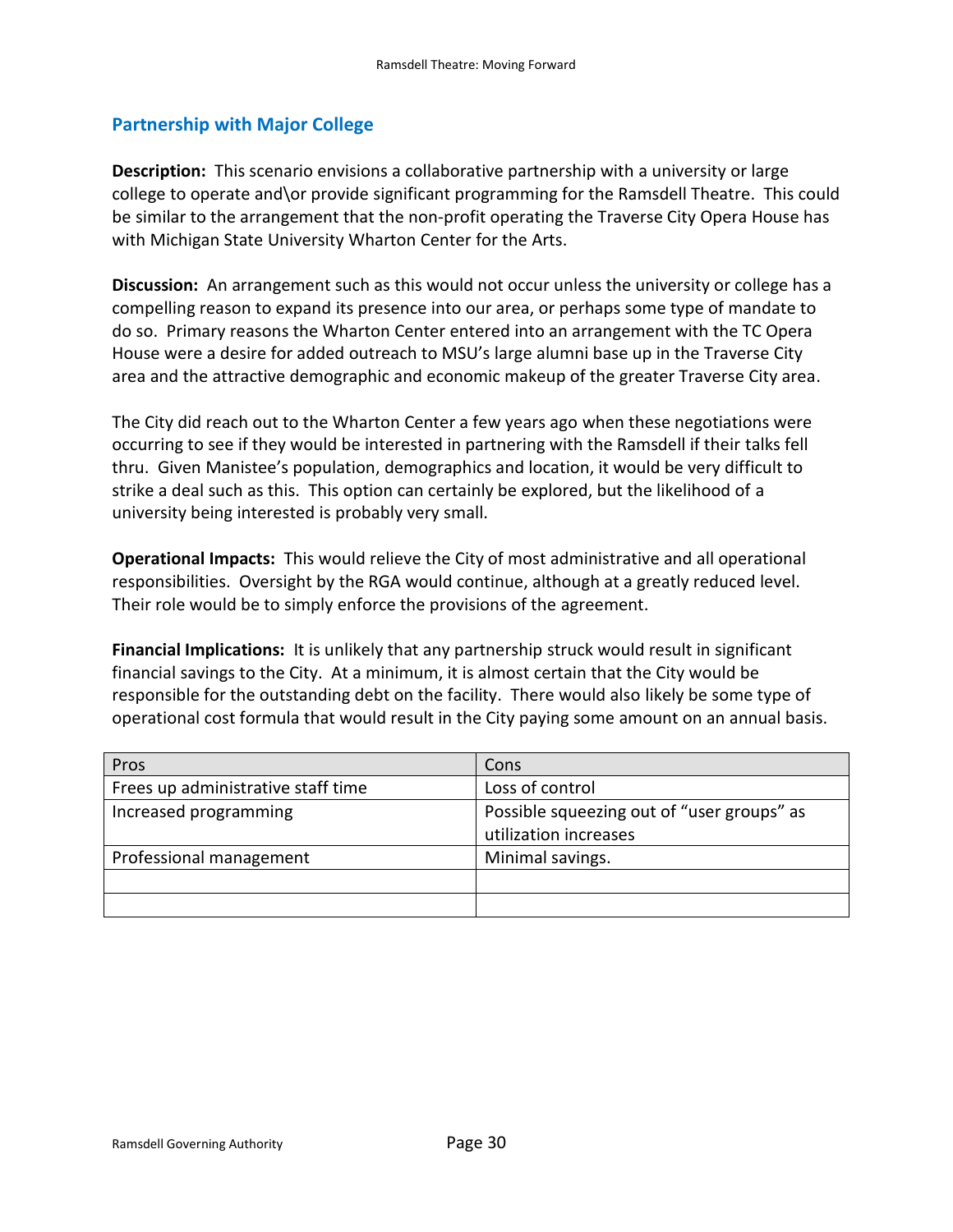#### <span id="page-32-0"></span>**Partnership with West Shore College**



**Description:** This scenario envisions a collaborative partnership with a West Shore Community College (WSCC). This collaboration could range from cooperative drama productions thru the MCP (currently occurring) to cooperative programming to long term operating agreements or possible outright ownership of the facility.

**Discussion:** An arrangement with WSCC has a great deal of potential, from a theoretical standpoint. WSCC's standing as "our" community college and its mission; "To make our community a better place in which to learn, live, work & prosper" certainly make a partnership much easier than with a larger, more distant college. The fact that they have an active theatre program also is a positive.

A few years ago, the RGA had preliminary conversations with WSCC regarding a cooperative box office ticketing software and staffing arrangement; as well as a community arts web portal. Although these discussions did not result in a partnership, they certainly were productive and cordial. WSCC and MCP routinely collaborate on theatrical productions. Dr. Charles Dillon (President) and Dr. Rick Plummer (Professor of Theatre/Director of Cultural Arts Communications Division) are long time Ramsdell supporters.

It is also important to point out that WSCC has previously made significant commitments to its infrastructure thru a partnership with West Shore Medical Center (Manistee County Center) and its recent renovation of its performing arts auditorium. This may limit the need\desire\opportunity to partner with the Ramsdell. In addition, Ludington has recently created the Ludington Area Center for the Arts, which may compete for time, attention and resources, since they are in WSCC's service area. One advantage that WSCC has in this area is that they are able to fund improvements thru a capital millage that raises over \$2.5 million dollars annually as well as thru state appropriations; and they have no outstanding debt.

Although it is premature to anticipate what outcome any future discussions with WSCC may lead to, the RGA has recently reached out to WSCC to restart these conversations.

**Operational Impacts:** The impact on operations would vary greatly depending on the level of partnership with WSCC. Some scenarios (increased programming, joint productions, etc.) may actually require more operational resources. Other scenarios such as an operational agreement may reduce administration and operating costs, but may also eliminate revenue streams. The ultimate impact is dependent upon the outcome of any negotiations.

**Financial Implications:** As with operations, the impact is uncertain at this point. However, it is unlikely that any partnership struck would absolve the City's responsibility for the outstanding debt. It is plausible to envision scenarios where WSCC does assume all operational activities, relieving the City of that responsibility.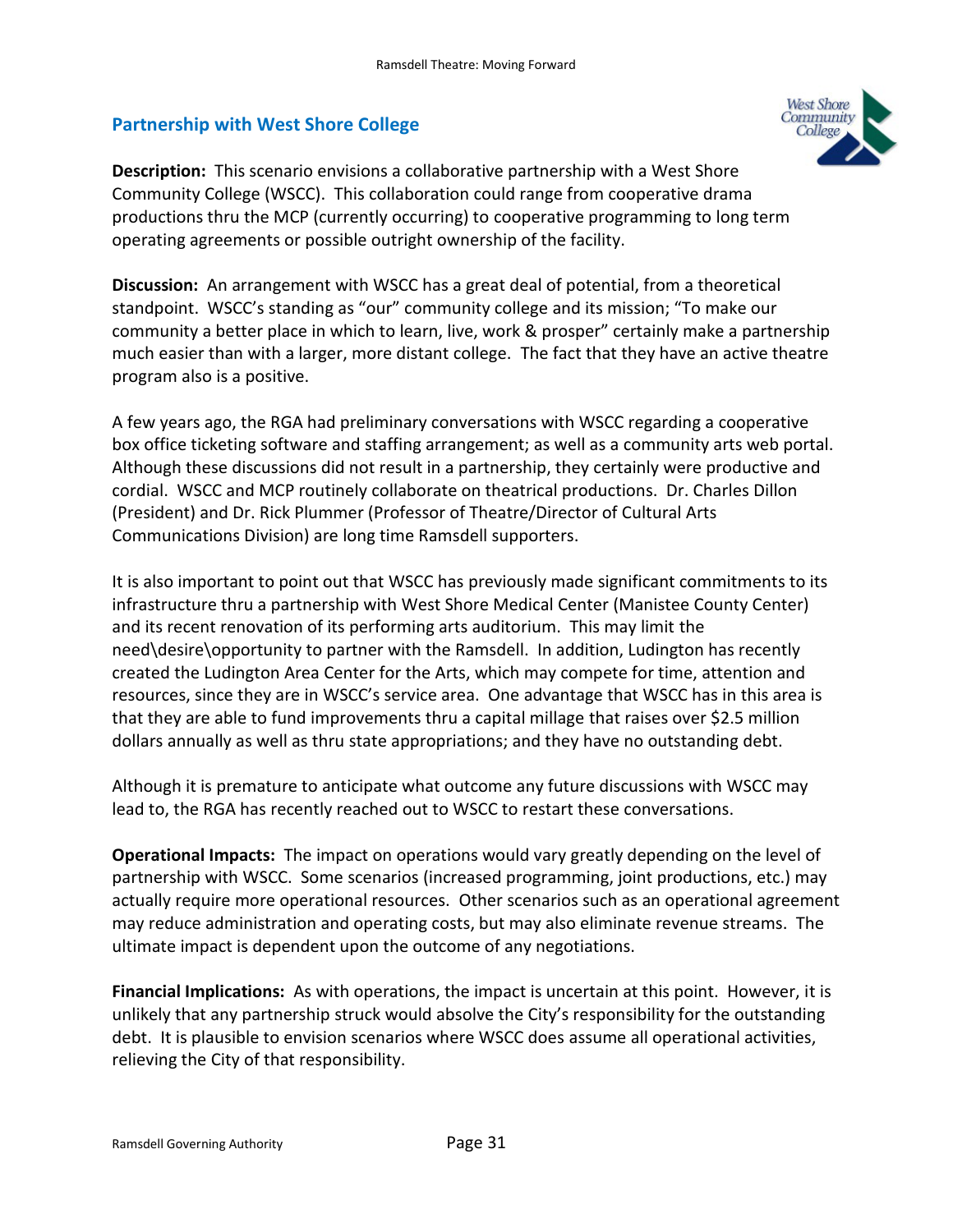| Pros                                    | Cons                                       |
|-----------------------------------------|--------------------------------------------|
| Could free up administrative staff time | Loss of control\ownership                  |
| Increased programming                   | Possible squeezing out of "user groups" as |
|                                         | utilization increases                      |
| Professional management                 |                                            |
| Stable funding                          |                                            |
| Inter-governmental cooperation          |                                            |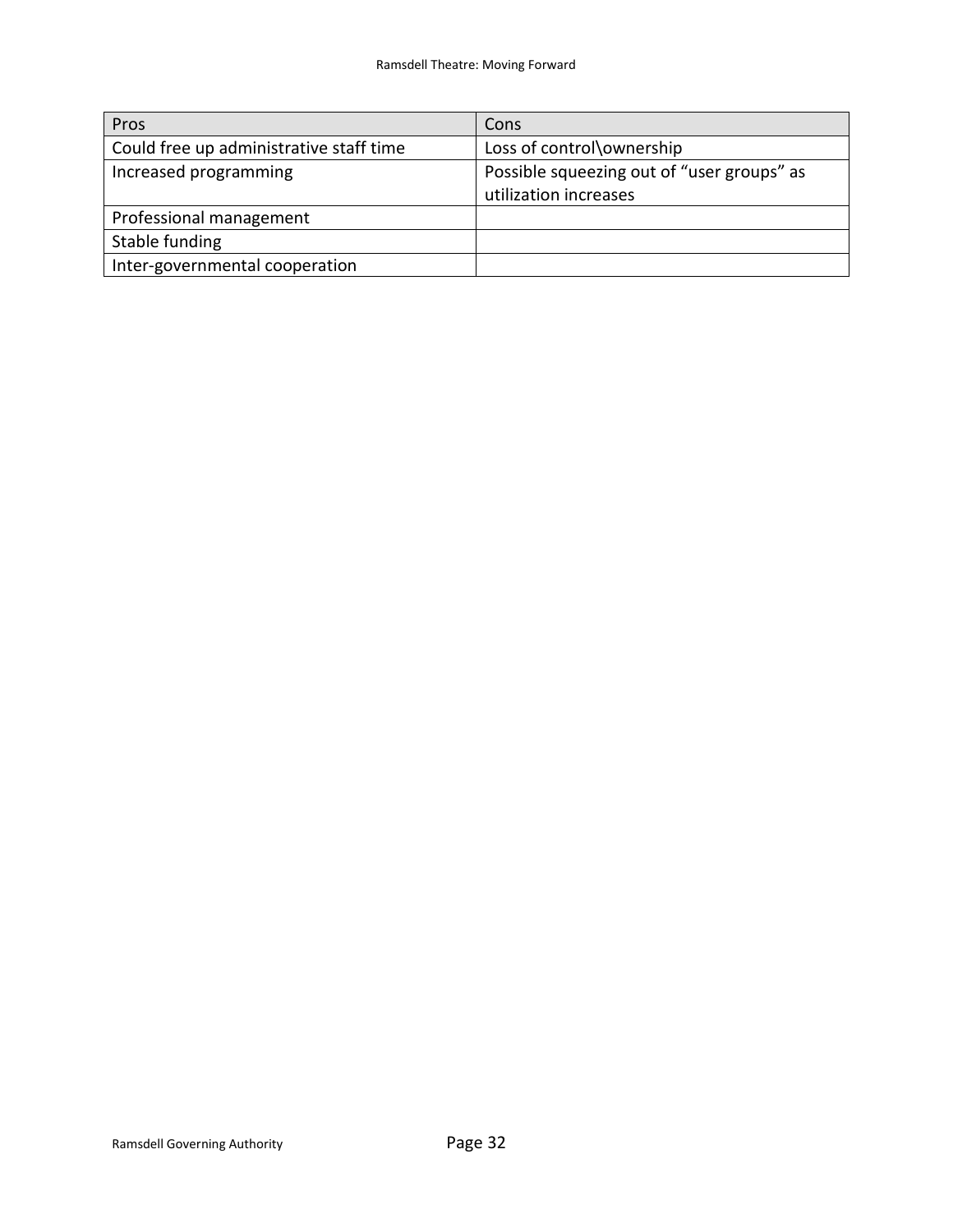#### <span id="page-34-0"></span>**Sale of Facility\ Privatization**

**Description:** This scenario envisions either 1) privatizing the facility by leasing it to a private party with the City retaining ownership; or 2) selling the facility to a private party.

**Discussion:** City Council has repeatedly said that they are unwilling to entertain selling the facility, so that option is not discussed. Leasing the facility to a private party operator is possible, but unlikely. To determine the interest in this approach, the City would have to issue a carefully crafted request for proposals. This approach was recommended in the 2010 MATRIX Operational Service Assessment. The proposal would have to ensure that the millions of dollars of investment in the building are appropriately protected, that the building is still available to the community and that it is operated in a responsible fashion. In addition, no private party would assume the debt payments as part of the lease agreement. The City would still be responsible for those.

**Operational Impacts:** This would relieve the City of most administrative and all operational responsibilities. Oversight by the RGA would continue, although at a greatly reduced level. Their role would be to simply enforce the provisions of the lease.

**Financial Implications:** This scenario, ideally, would remove any day-to-day operational responsibilities. Final impact would be subject to negotiations.

| Pros                               | Cons                                       |
|------------------------------------|--------------------------------------------|
| Frees up administrative staff time | Removes direct control over facility       |
| Saves operational subsidy          | City still responsible for debt            |
| Increased programming              | Requires carefully crafted lease to ensure |
|                                    | asset is protected                         |
|                                    |                                            |
|                                    |                                            |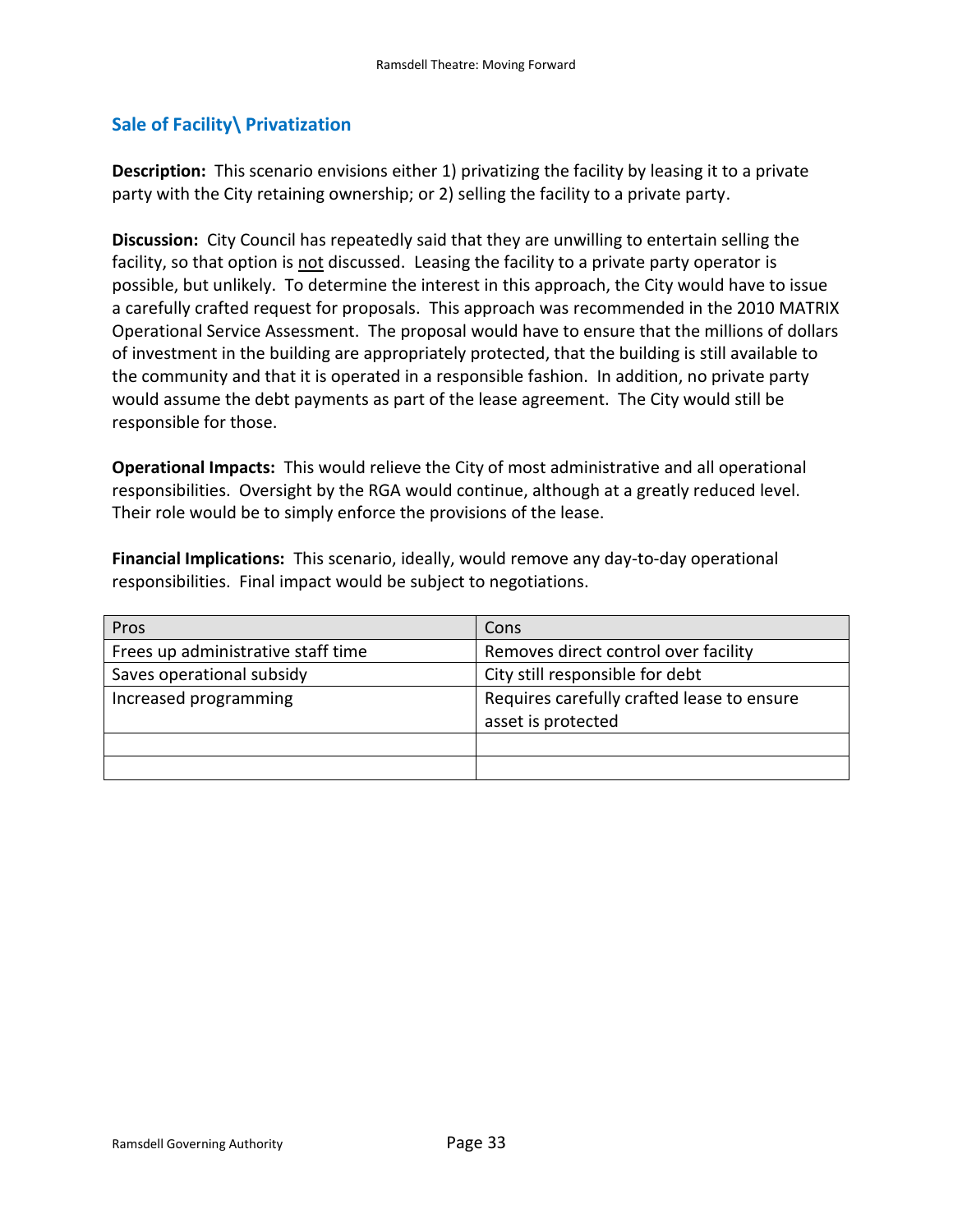# **Conclusion\Recommendation**

No one disputes that the Ramsdell occupies a prominent position in hearts and minds of many of our residents. Nor can they argue about the value of the theatre as an economic driver for the community. As the premiere community arts and entertainment center, the Ramsdell has a prominent and permanent position of importance to Manistee.

The common thread that runs throughout this report, and is supported by peer benchmarking, is that the Ramsdell needs quality executive leadership to move forward towards sustainability. The current model does not provide this and does not have the capacity to effectively allow the Ramsdell to meet its goals. The RGA recommends that Council take the following actions.

# **Make a three-year commitment to fund an Executive Director**

# **Encourage continued exploration of strategic partnerships**

It is proposed the ED would be paid for by an additional general fund commitment (out of general fund reserves). However, as the paper demonstrated, it is hoped that this position would generate additional revenues to help offset its and possibly other operational costs.

The RGA would continue to explore strategic partnerships and alliances with organizations that can help it obtain its goals. The hiring of an ED will help further these conversations and make them more productive.

If approved, the RGA will measure the success of the ED through concrete metrics in the following areas. This will ensure that the ED is being held accountable for their performance and keep everyone focused on the end goal which is Ramsdell sustainability.

- Annual Giving Program
- Planned Giving Program
- Ramsdell Brand Identity
- Level and Quality of Programming
- Strength and Quality of Strategic Partnerships
- Change in Ramsdell "Profitability" (reduction in subsidy)
- Grants

Hiring an ED will not guarantee that the Ramsdell will become self-sufficient operationally, but it will ensure that we are well positioned to take advantage of opportunities as they arise and provide the Ramsdell with the opportunity to move forward in a meaningful way.